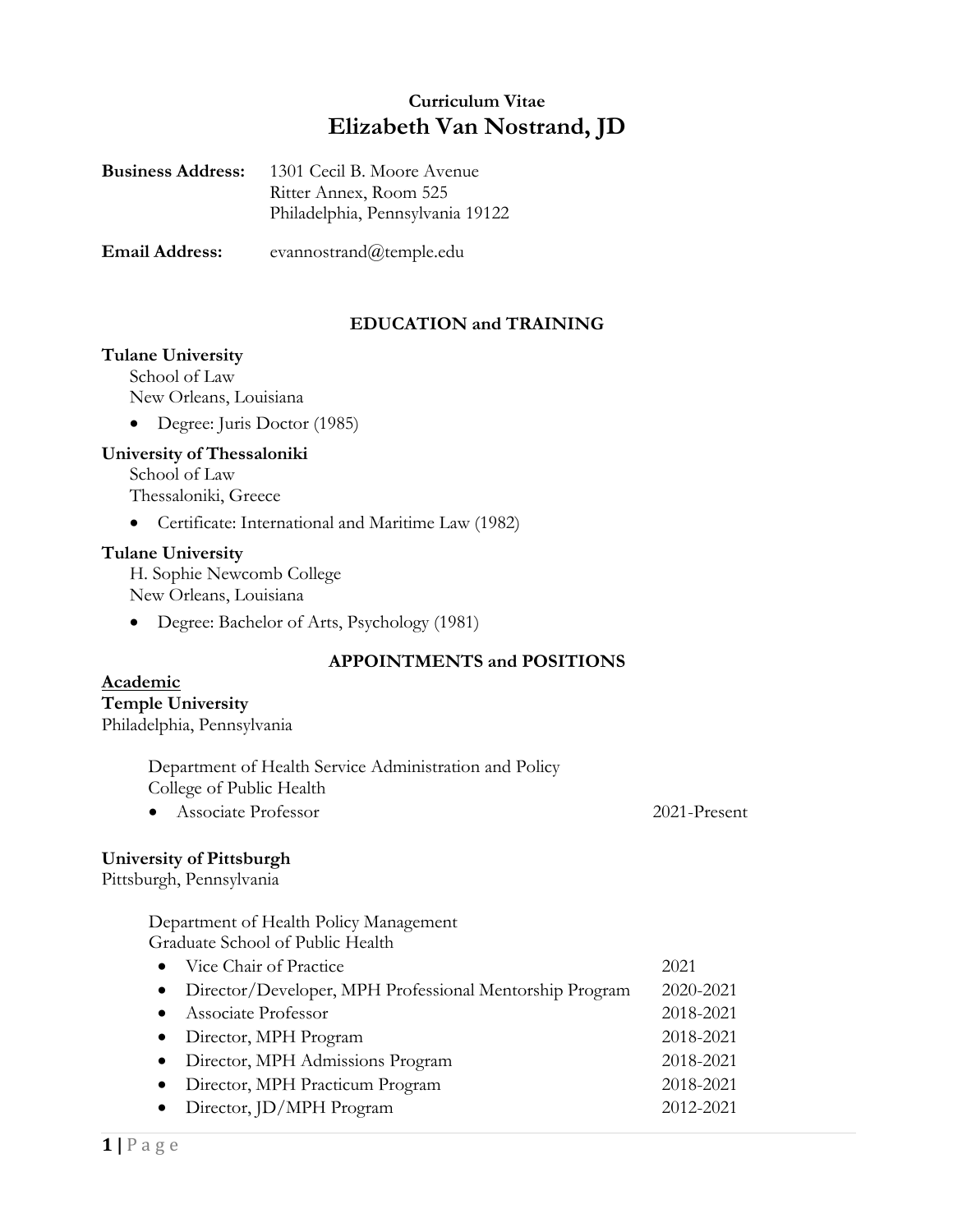| Center for Public Health Practice<br>Graduate School of Public Health                                               |              |
|---------------------------------------------------------------------------------------------------------------------|--------------|
| Director (Interim)<br>٠                                                                                             | 2020-2021    |
| Executive MBA Program<br>Katz Business School                                                                       |              |
| Instructor, Health Law<br>٠                                                                                         | 2018-Present |
| Center for Health Equity<br>Graduate School of Public Health                                                        |              |
| Affiliated Faculty<br>٠                                                                                             | 2016-Present |
| Mid-Atlantic Public Health Training Center<br>Center for Public Health Practice<br>Graduate School of Public Health |              |
| Regional Director                                                                                                   | 2015-2021    |
| Public Health Dynamics Laboratory<br>Graduate School of Public Health                                               |              |
| Affiliated Faculty                                                                                                  | 2014-2021    |
| Center for Bioethics and Law<br>Affiliated Faculty                                                                  | 2012-2021    |
| School of Law                                                                                                       |              |
| Secondary Faculty Appointment and Instructor                                                                        | 2012-2021    |
| <b>Carnegie Mellon University</b><br>Pittsburgh, Pennsylvania                                                       |              |
| Heinz College                                                                                                       |              |
| Adjunct Professor, Health Law                                                                                       | 2015-2018    |
| Non-Academic                                                                                                        |              |
| <b>University of Pittsburgh</b><br>Pittsburgh, Pennsylvania                                                         |              |
| Graduate School of Public Health<br>Department of Health Policy and Management                                      |              |
| Legal Analyst                                                                                                       | 2006-2012    |
| <b>Allegheny County Health Department</b><br>Pittsburgh, Pennsylvania                                               |              |
| Legal Consultant                                                                                                    | 2006-2007    |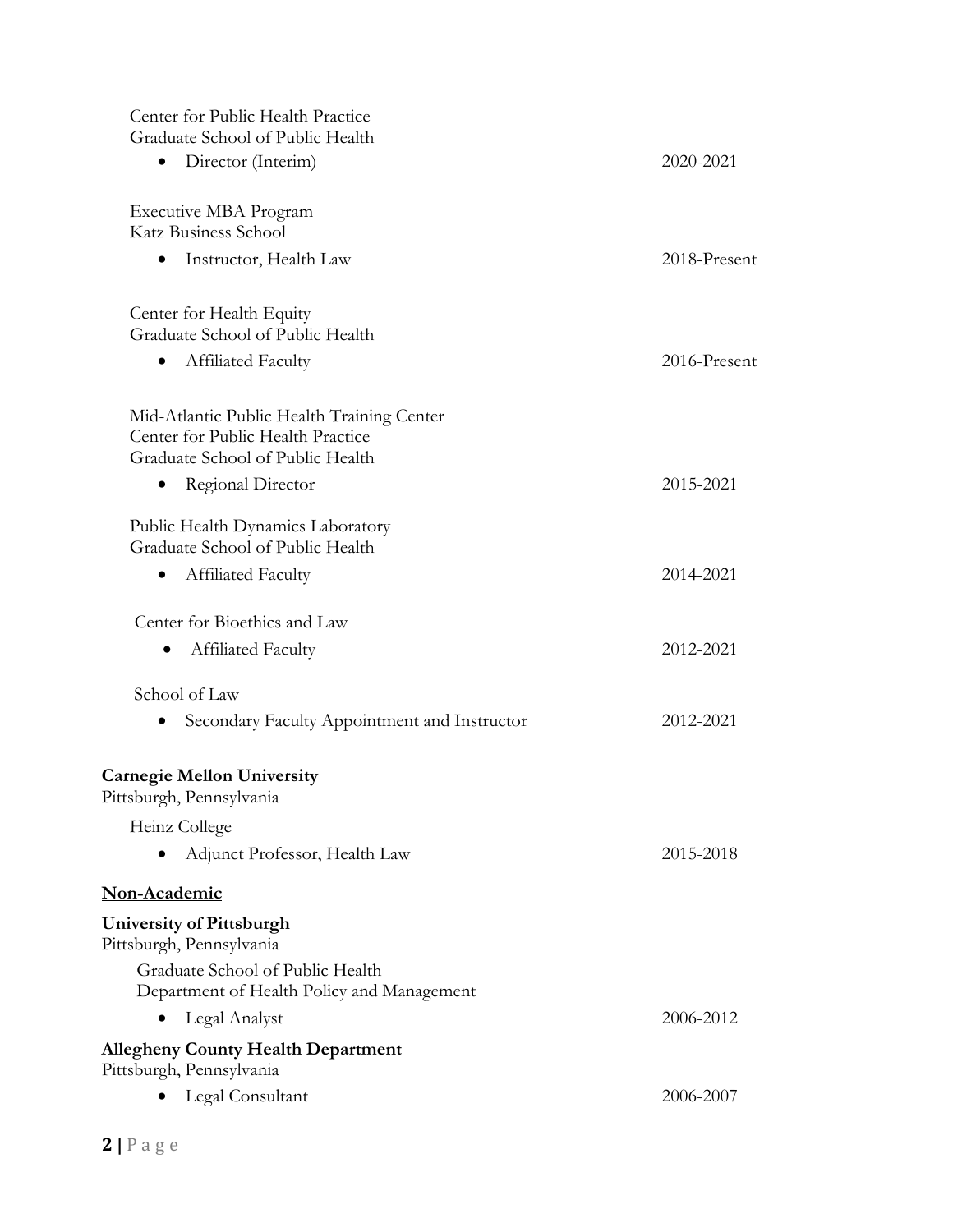# **Welsh & Lanham**

Leesburg, Virginia

| Legal Consultant<br>$\bullet$                              | 2004-2005 |
|------------------------------------------------------------|-----------|
| <b>United States Department of Agriculture</b>             |           |
| Washington, DC                                             |           |
| General Counsel's Office<br>Food and Nutrition Service     |           |
| Attorney<br>$\bullet$                                      | 1989-1992 |
| Thompson & Knight<br>Dallas, Texas                         |           |
| Defense Litigation                                         |           |
| <b>Staff Attorney</b>                                      | 1987-1989 |
| Hulse, Nelson & Wanek<br>New Orleans, Louisiana            |           |
| Defense Litigation                                         |           |
| Associate Attorney                                         | 1986-1987 |
| Partee, Leefe, Waldrip & Roniger<br>New Orleans, Louisiana |           |
| Plaintiff and Maritime Litigation                          |           |
| Associate Attorney<br>$\bullet$                            | 1985-1986 |
| Leefe & Roniger<br>New Orleans, Louisiana                  |           |
| Plaintiff and Maritime Litigation                          |           |
| Law Clerk<br>$\bullet$                                     | 1982-1985 |

# **HONORS and AWARDS**

| Nominee, Craig Award for Teaching, Graduate School of Public Health, University of<br>Pittsburgh, Pittsburgh, Pennsylvania                                                             | 2018 |
|----------------------------------------------------------------------------------------------------------------------------------------------------------------------------------------|------|
| Awardee, Second Gear Award, Innovation Institute, University of Pittsburgh                                                                                                             | 2018 |
| Awardee (Honorable Mention), Delta Omega Award, Innovative Public Health Curriculum                                                                                                    | 2017 |
| Awardee, First Gear Award, Innovation Institute, University of Pittsburgh                                                                                                              | 2017 |
| Nominee, Craig Award for Teaching, Graduate School of Public Health, University of<br>Pittsburgh, Pittsburgh, Pennsylvania                                                             | 2017 |
| Awardee, National Partner Award, Medical Reserve Corps, Assistant Secretary for<br>Preparedness and Response, United States Department of Health and Human Services,<br>Washington, DC | 2017 |
| Nominee, Craig Award for Teaching, Graduate School of Public Health, University of<br>Pittsburgh, Pittsburgh, Pennsylvania                                                             | 2016 |
| <i>Awardee</i> , Faculty Fellowship for Excellence in Public Health Law Education, Robert<br>Wood Johnson Foundation, Princeton, New Jersey                                            | 2015 |
| <i>Awardee</i> , Certificate of Merit Award, Implementation of a Debarment Program for Food<br>Stamp Fraud, United States Department of Agriculture, Washington, DC                    | 1992 |
|                                                                                                                                                                                        |      |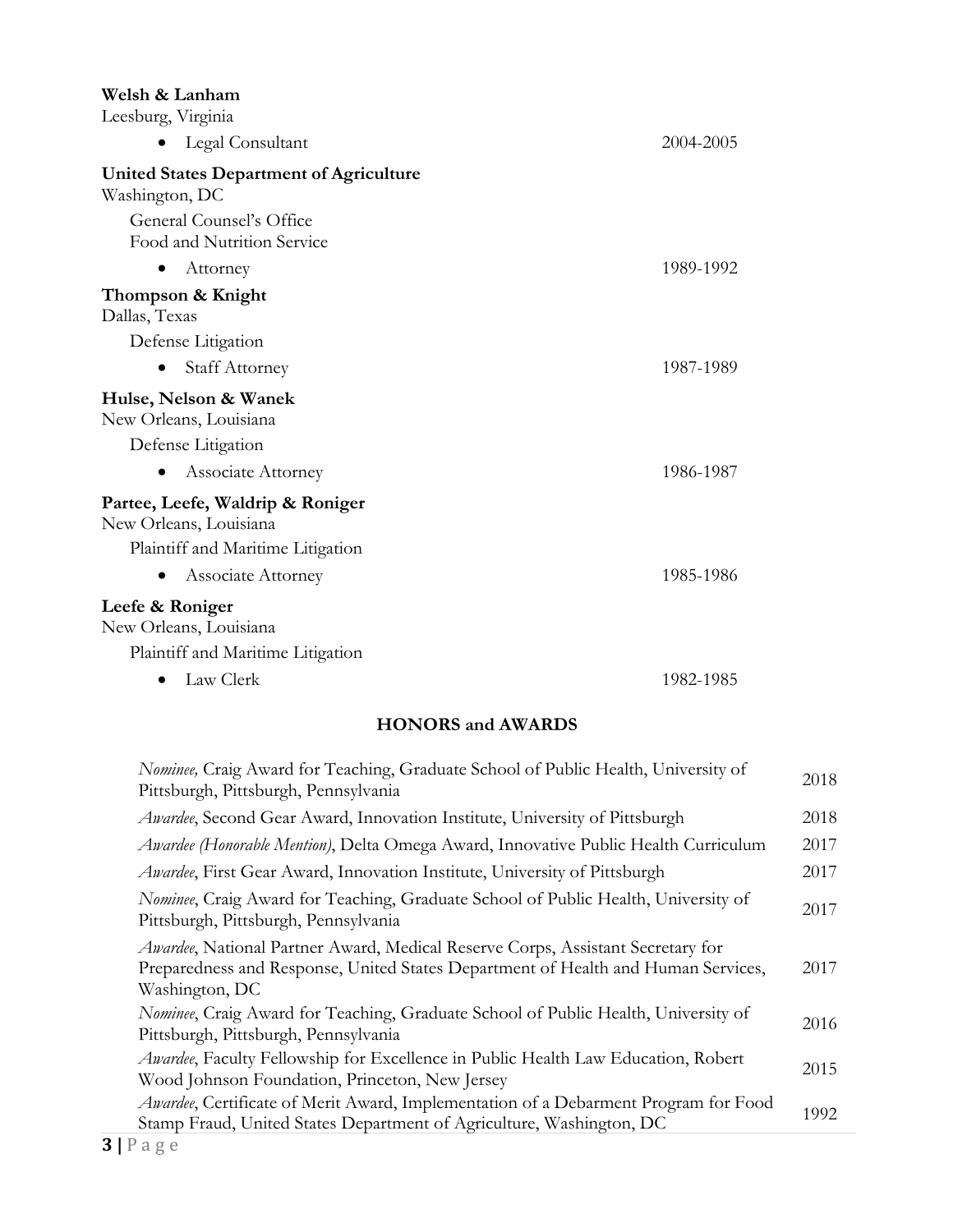## **PROFESSIONAL LICENSES**

**Supreme Court of Louisiana**, Active Member of the Bar 1985 -Present

## **PROFESSIONAL MEMBERSHIPS**

## **American Public Health Association** 2013-Present **Academy Health** 2013-2015

## **RESEARCH**

Grant Number: TBD Years Inclusive: 6/2021-2024 Total Amount Awarded: \$750,000.00

Grant Number: 40

Principal Investigator: Jeanine Buchanich, PhD Van Nostrand Role: Co-Investigator Years Inclusive: 2020-2022 Total Amount Awarded: \$300,000.00

Years Inclusive: 9/2019-8/31/2023 Total Amount Awarded: \$1,889,694.00

Grant Number: UB6 HP31689-01 Years Inclusive: 7/2018-8/31/2022 Total Amount Awarded: \$3,699,596.00

Title of Grant: Second Gear Years Inclusive: 4/2018-11/2018 Total Amount Awarded: \$5,000.00

**4 |** P a g e Title of Grant: First Gear Years Inclusive: 7/2017-6/30/2018

# **Funding Agency: Centers for Disease Control and Prevention** Title of Grant: Expanding the Scope of the Emergency Law Inventory (ELI) Principal Investigator: **Elizabeth Van Nostrand (sole)**

### **Funding Agency: Commonwealth of Pennsylvania**

Title of Grant: OD2A Pennsylvania Prescription Drug Monitoring Program Evaluation

## **Funding Agency: Centers for Disease Control and Prevention**

Grant Number: 1 R01 CE003152-01-00 Title of Grant: Evaluating Problems Solving Courts as a Public Health Intervention to Prevent Opioid Overdose Principal Investigator: **Elizabeth Van Nostrand (sole)**

# **Funding Agency: U.S. Health Resources & Services Administration**

Title of Grant: Region 3 Community-based Training Partnership Principal Investigator: **Elizabeth Van Nostrand (sole 2018-2021)**

### **Funding Agency: University of Pittsburgh**

Principal Investigator: **Elizabeth Van Nostrand (sole)**

**Funding Agency: University of Pittsburgh** Principal Investigator: **Elizabeth Van Nostrand (sole)**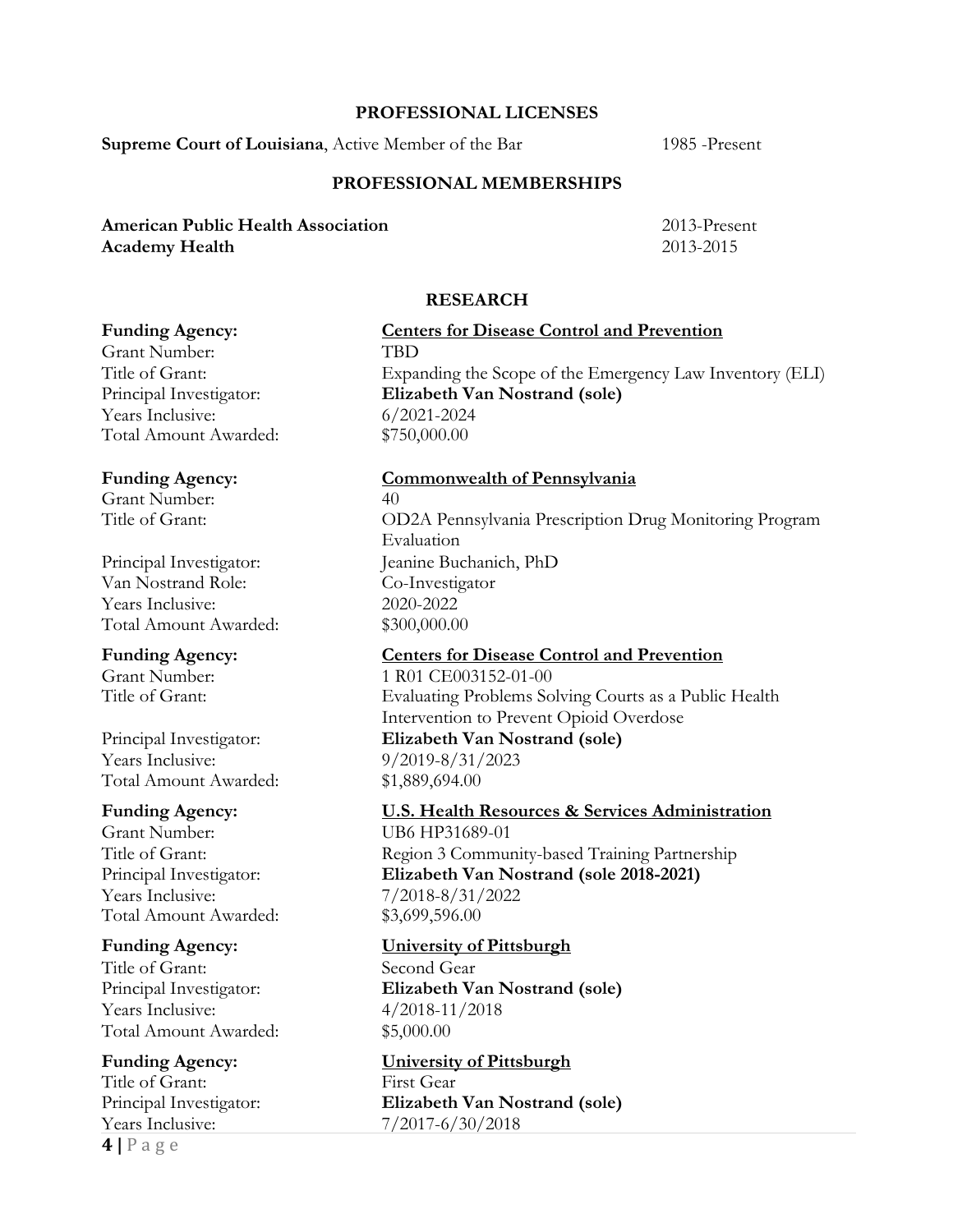Total Amount Awarded: \$3,000.00

Years Inclusive: 1/2018-6/30/2021 Total Amount Awarded: \$157,578.00

Title of Grant: PDMP, Phase II Principal Investigator: Walid Gellad Van Nostrand Role: Co-Investigator Years Inclusive: 5/2017-8/30/2017 Total Amount Awarded: \$110,925.42

Years Inclusive: 7/2016-12/31/2016 Total Amount Awarded: \$7,405.61

Years Inclusive: 1/2016-08/14/2017 Total Amount Awarded: \$575,417.86

Grant Number: 2U54 GM088491-06 Principal Investigator: Donald S. Burke Total Amount Awarded: \$200,000.00

Grant Number: UB6HP27882

Years Inclusive: 7/2014-6/30/2018 Total Amount Awarded: \$3,400,000.00

Grant Number: HITEP13004

# **Funding Agency: Louisiana Department of Health**

Title of Grant: Louisiana Bench Book (Phases I, II and III) Principal Investigator: **Elizabeth Van Nostrand (sole)**

# **Funding Agency: Pennsylvania Department of Health**

# **Funding Agency: Health Policy Institute**

Title of Grant: Exploring the Modeling of Health Policy Issues Principal Investigator: **Elizabeth Van Nostrand (sole)**

# **Funding Agency: Centers for Disease Control and Prevention**

Grant Number: S5056/3U35OE00002 Title of Grant: Translation, Application & Evaluation of the Emergency Law Inventory: A Public Health Adaptive Systems Studies Research Product Principal Investigator: **Elizabeth Van Nostrand (sole)**

# **Funding Agency: National Institutes of Health, General Medical Sciences**

Title of Grant: Policy Studies Component, MIDAS Center of Excellence Van Nostrand Role: Component Lead Investigator Years Inclusive: 7/1/2014-6/30/2019 (continued)

# **Funding Agency: U.S. Health Resources & Services Administration**

Tittle of Grant: Region 3 Public Health Training Center Principal Investigator: **Elizabeth Van Nostrand (sole 2016-2018)** Director, Pittsburgh Summer Institute for Applied Public Health Practice (2015-2016)

# **Funding Agency: U.S. DHHS, Assistant Secretary for Preparedness and Response**

Title of Grant: Hurricane Sandy in the Rockaways, Queens: Response &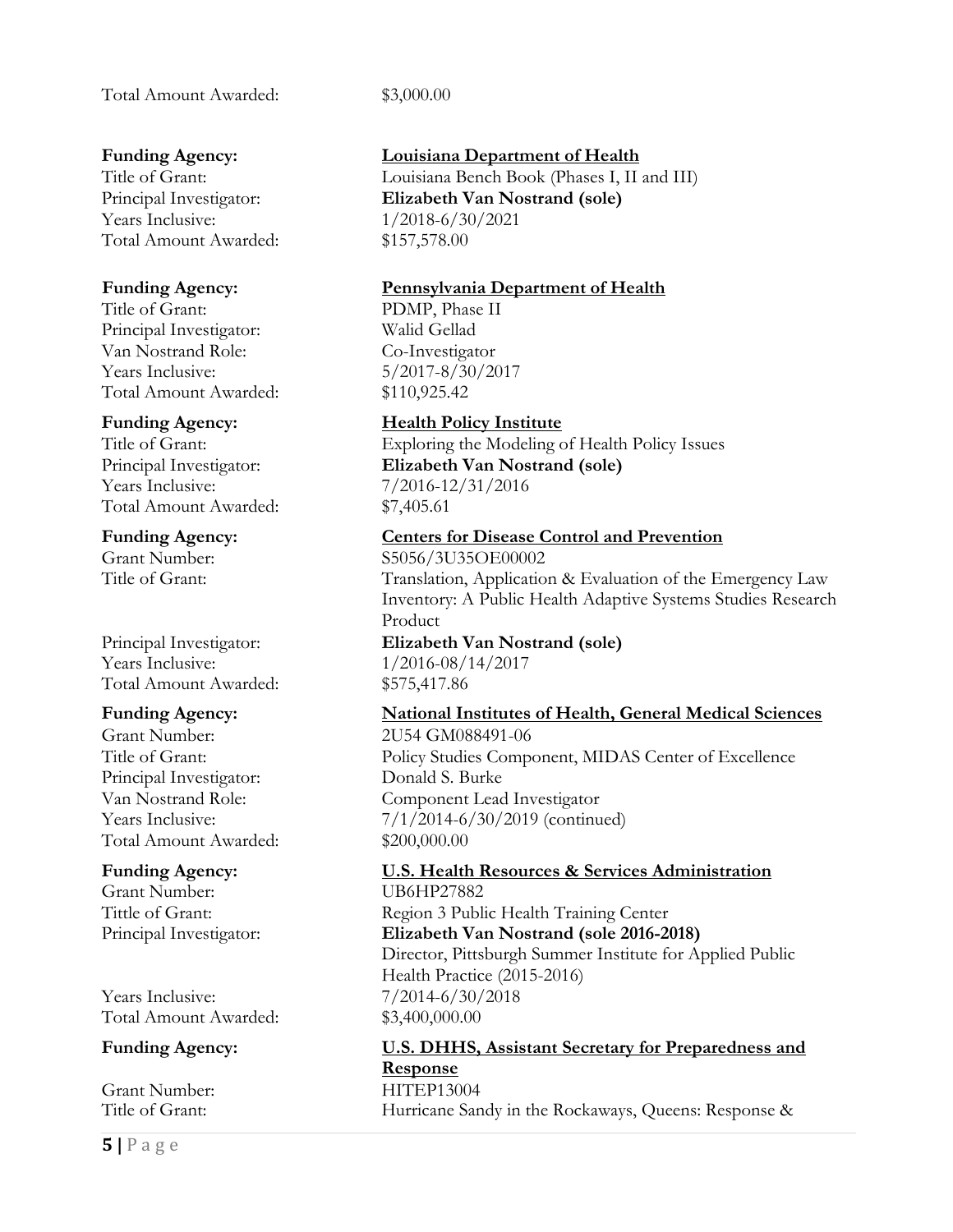Principal Investigator: Margaret A. Potter Van Nostrand Role: Co-Investigator Years Inclusive: 9/2013-8/2015 Total Amount Awarded: \$575,000.00

Recovery of Access to Primary Care

## **TEACHING**

### **University of Pittsburgh Graduate School of Public Health**

### **Course Number & Title Role**

HPM 2005, Current Issues in Health Law Course Developer and Instructor (2016-2018) HPM 2020, Professional Development I Co-Instructor (2019-Present) HPM 2021, Professional Development II Co-Instructor (2019 – Present) HPM 2131, Public Health Law and Ethics Instructor (2012- Present) HPM 2133, Law in Public Health Practice Course Developer and Instructor (2014-Present) PUBHLT 2016, Capstone Instructor (2015-2016)

## **School of Law**

# **Course Number & Title Role**

LAW 5089 and 2089, Public Health Law Instructor (2013-Present)

**Executive MBA Program Katz Business School**

**Course Number & Title Role**

## **Carnegie Mellon University**

## **Heinz College**

### **Course Number & Title Role**

90833, Population Health Instructor (2015) 90681, Health Policy Instructor (2015-2018)

## **Other Graduate Courses (On-Line) Role**

### **University of Pittsburgh**

Foundations of Public Health Instructor (2018-Present)

## **Coursera**

## **Walden University**

### **Other Teaching**

### **University of Pittsburgh**

# **Course Number & Title Role** HPM 2018, Pub. Health Agency Management Guest Lecturer (2012-Present) HPM 2063, The Politics of Health Policy Guest Lecturer (2015-2018) PUBHLT 2000, Public Health Overview Guest Lecturer (2012-2018)

BIND 2070, Health Law for Managers Course Developer and Instructor (2018-Present)

Epidemics, Pandemics and Outbreaks Course Developer and Instructor (2015-Present)

Health Informatics Instructor (2013-2014)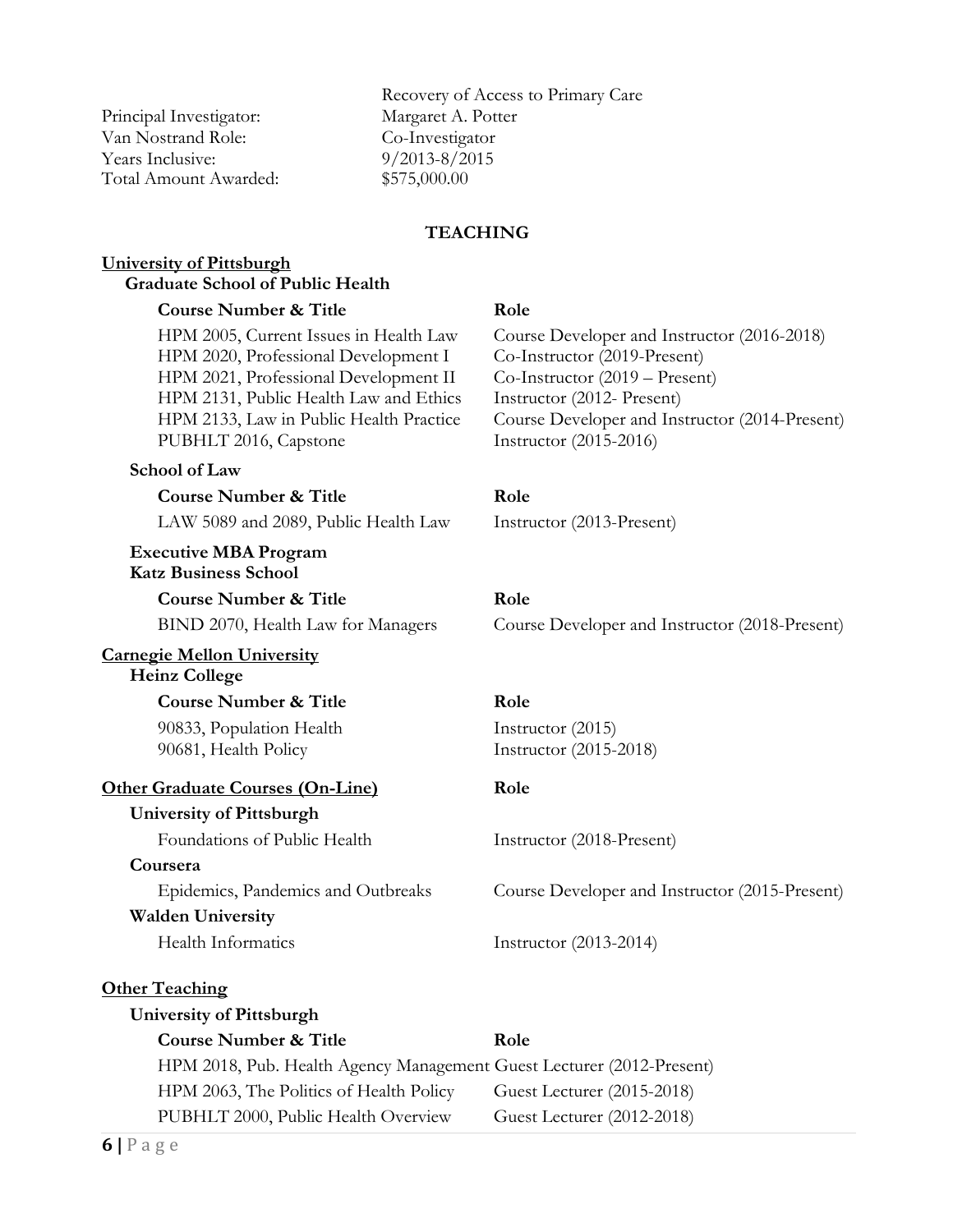PUBHLT 2011, Essentials of Public Health Guest Lecturer (2012-Present) Summer's Edge Program Guest Lecturer (2010-Present)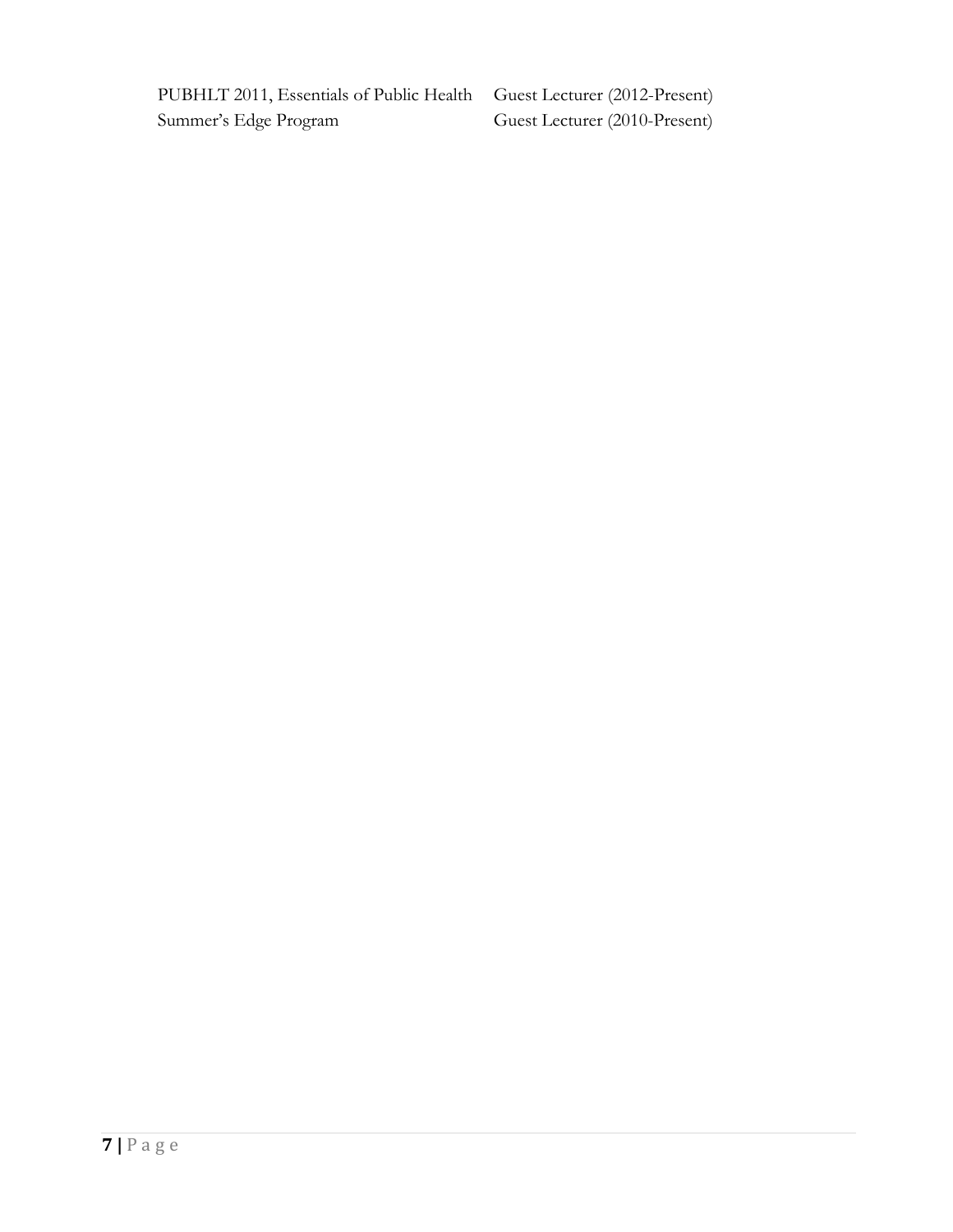## **MENTORING and ADVISING**

# **Junior Faculty - Mentor**

Hawre Jahal, MD, MSc, PhD (K01) – Graduate School of Public Health, Health Policy and Management (2018 – Present)

Vincent Mutia, SJD – School of Law (2018- Present)

Matiangai V.S. Sirleaf, JD – Graduate School of Public and International Affairs (2018)

Chelsea Pallitino, PhD, MPH – Graduate School of Public Health, Behavioral and Community Health Sciences (2017-2020)

| Student               | Degree     | Department | Years     |
|-----------------------|------------|------------|-----------|
| <b>Desiree Bsales</b> | JD/MPH     | <b>HPM</b> | 2020-2024 |
| Min Song              | JD/MPH     | <b>HPM</b> | 2020-2024 |
| Devin Strynkowski     | <b>MPH</b> | <b>HPM</b> | 2020-2022 |
| Hazem Alsahlani       | <b>MPH</b> | <b>HPM</b> | 2020-2022 |
| Nathan Lampfeld       | <b>MPH</b> | <b>HPM</b> | 2020-2022 |
| Madison Myers         | <b>MPH</b> | <b>HPM</b> | 2020-2022 |
| Leah Ruggiero         | <b>MPH</b> | <b>HPM</b> | 2020-2022 |
| James Huber           | <b>MPH</b> | <b>HPM</b> | 2019-2021 |
| Elizabeth Hassett     | <b>MPH</b> | <b>HPM</b> | 2019-2021 |
| Alex Sanchez          | ID/MPH     | <b>HPM</b> | 2019-2022 |
| Joseph Kracjik        | JD/MPH     | <b>HPM</b> | 2018-2021 |
| Sydney Lukas          | JD/MPH     | <b>HPM</b> | 2018-2021 |
| Michaela C. Quinlan   | JD/MPH     | <b>HPM</b> | 2018-2021 |
| Jason Zheng           | <b>MPH</b> | <b>HPM</b> | 2018-2020 |
| Praneeta Govil        | JD/MPH     | <b>HPM</b> | 2017-2021 |
| Kaitlyn Saal-Ridpath  | JD/MPH     | <b>HPM</b> | 2016-2020 |
| Krista Grobelny       | ID/MPH     | <b>HPM</b> | 2016-2020 |
| Nina Yacovoni         | <b>MPH</b> | <b>HPM</b> | 2016-2018 |
| <b>Halley Sontag</b>  | <b>MPH</b> | <b>HPM</b> | 2016-2018 |
| Alix Ware             | ID/MPH     | <b>HPM</b> | 2015-2019 |
| Christopher Dellana   | JD/MPH     | <b>HPM</b> | 2014-2018 |
| Megan Ziegler         | <b>MPH</b> | <b>HPM</b> | 2014-2016 |
| Adaobi, Nwoka         | <b>MPH</b> | <b>HPM</b> | 2014-2016 |
| Cody Roberts          | <b>MPH</b> | <b>HPM</b> | 2014-2016 |
| Meredith Hughes       | JD/MPH     | <b>HPM</b> | 2013-2017 |
| Ryan Stringer         | JD/MPH     | <b>HPM</b> | 2011-2015 |
| Jessica Nu Ton        | JD/MPH     | <b>HPM</b> | 2011-2014 |

## **Graduate School Students - Academic Advisor**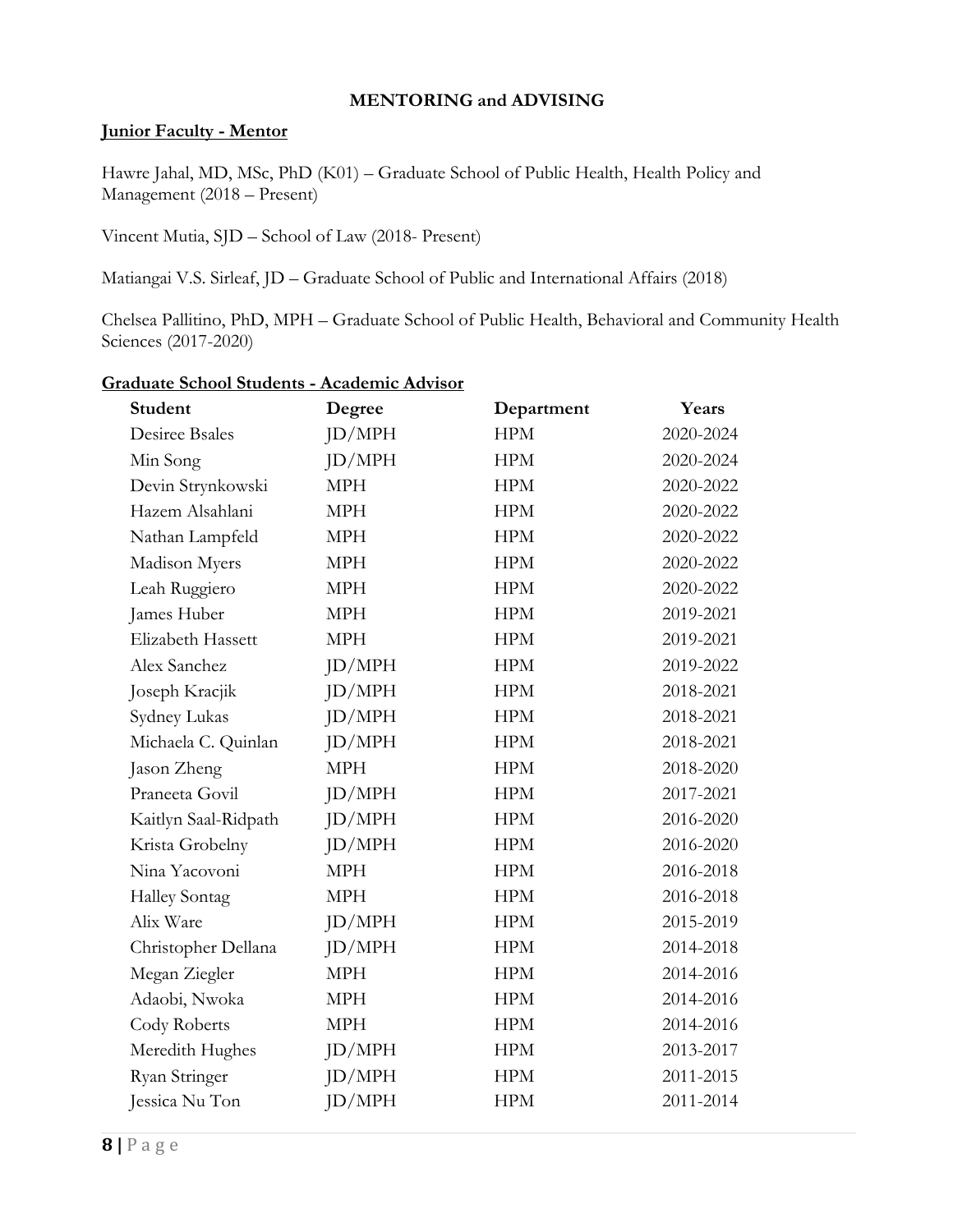# **Undergraduate Students - Mentor**

| Student              | Program       | Year |
|----------------------|---------------|------|
| Mathew Di            | Summer's Edge | 2019 |
| Daniel Cho           | Summer's Edge | 2019 |
| Emma C. Wylie        | Summer's Edge | 2017 |
| Sydney Lukus         | Summer's Edge | 2017 |
| Gideon Paulsen-Sacks | Summer's Edge | 2016 |
| Jerome Givi          | Summer's Edge | 2016 |
| Regina Brecker       | Summer's Edge | 2015 |
| Sabrina Butler       | Summer's Edge | 2015 |
| Daniel Lomauro       | Summer's Edge | 2014 |
| Prem Patel           | Summer's Edge | 2014 |

# **Graduate and Doctorate Students - Essay Advisor/Committee Member**

| <b>Student</b>            | Degree/<br>Discipline    | Topic                                                                                                                                         | Year |
|---------------------------|--------------------------|-----------------------------------------------------------------------------------------------------------------------------------------------|------|
| Madison Royer             | <b>MPH</b><br><b>HPM</b> | Law and Policy as Social Determinants of<br>Health: How the U.S. Government<br>Created Health Disparities Between Black<br>And White Citizens | 2021 |
| Devin Strynkowski MPH     | <b>HPM</b>               | Distrust or Diligence: How Public Health<br>Communication Strategies Affected COVID-19<br>Response and Effectiveness in Multiple<br>Counties  | 2021 |
| Elizabeth Clauss          | <b>MPH</b><br><b>HPM</b> | Food Insecurity and the Lawrenceville Farmer's<br>Market                                                                                      | 2020 |
| Krista Grobelny           | ID/MPH<br><b>HPM</b>     | Fraud and Abuse Implications of Medicaid for<br>All                                                                                           | 2020 |
| Jordan Bullock            | <b>MPH</b><br><b>HPM</b> | Using Return on Investment Principles to<br>Evaluate Non-Profit Behavioral Health Services                                                    | 2020 |
| Kaleb Behanna             | <b>MHA</b><br><b>HPM</b> | Managed Care Programs                                                                                                                         | 2020 |
| Vicki Bacon               | MPH<br><b>HUGEN</b>      | The ACA, Medicaid Expansion, and Behavioral<br>Health                                                                                         | 2020 |
| Kaitlynn Saal-<br>Ridpath | JD/MPH<br><b>HPM</b>     | Obesity in Children and Food Procurement<br>Policies                                                                                          | 2020 |
| John Ries                 | MPH<br><b>BCHS</b>       | Describing Regional Trends in Childhood<br>Obesity Indicators from 2007 -2017 with Youth<br>Risk Behavior Survey Data                         | 2019 |
| Roland Massaad            | PharmD<br><b>MMPH</b>    | Analysis of the Best Possible Medication History<br>(BPMH) Collected at a Tertiary Care Hospital                                              | 2019 |
| Halley A. Sonntag         | <b>MPH</b><br><b>HPM</b> | The Opioid Crisis, A Comparison: The United<br>States, Portugal, and Spain                                                                    | 2018 |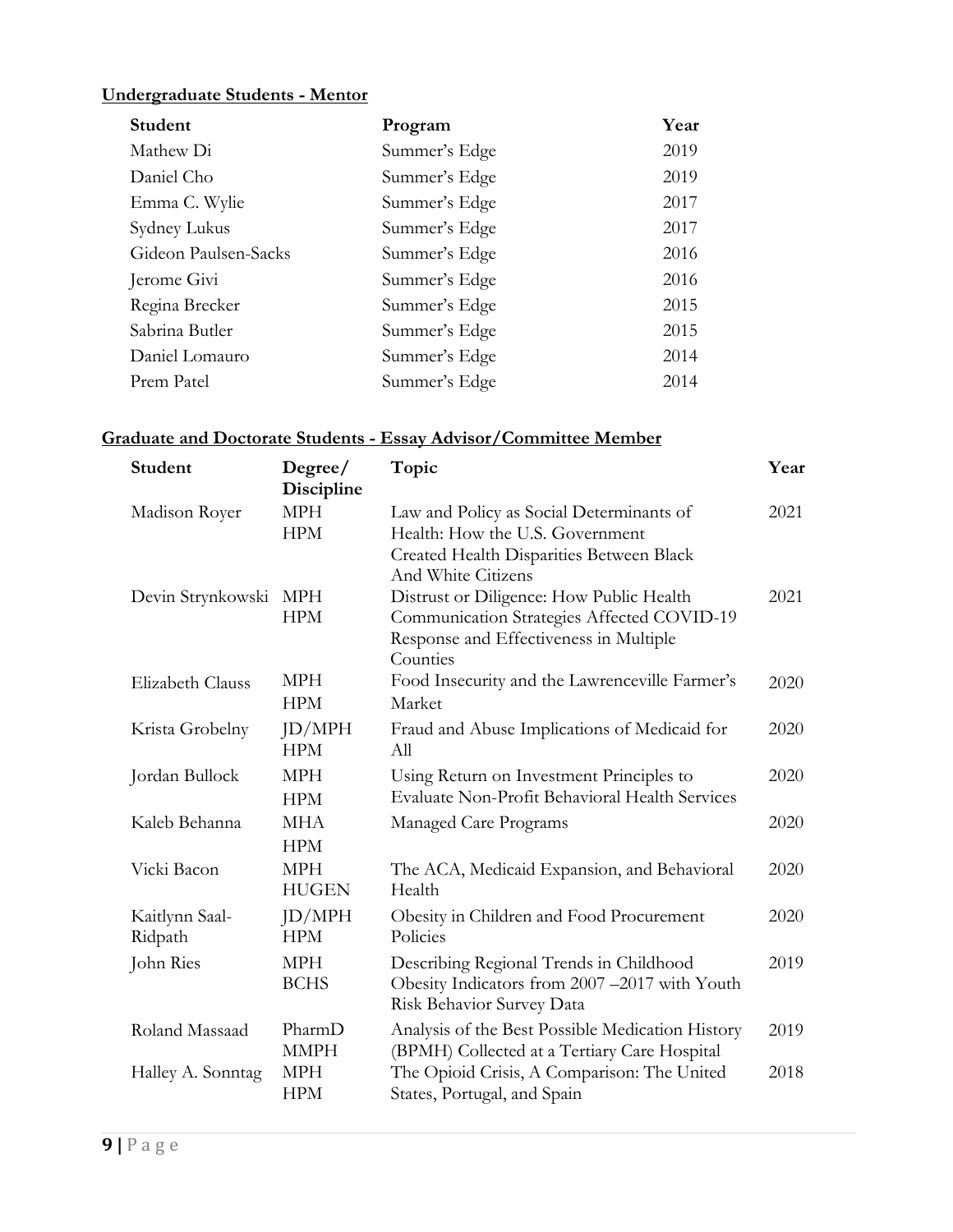| Melina Merimigas        | <b>MPH</b><br><b>HPM</b>   | 2018<br>Comparative Analysis of United States, Canada,<br>and Portugal's Drug and Needle Exchange<br>Program Legislation and Regulations                             |      |
|-------------------------|----------------------------|----------------------------------------------------------------------------------------------------------------------------------------------------------------------|------|
| Nina A. Yacovini        | <b>MHP</b><br><b>HPM</b>   | Outcomes in the Populations of the Outpatient<br>Clinic (OPC) and the Pregnancy Recovery Center<br>(PRC) at Magee-Womens Hospital of UPMC                            | 2018 |
| Adam R. Spinelli        | <b>MHP</b><br><b>HPM</b>   | Value-Based Healthcare at Highmark, Inc.                                                                                                                             | 2018 |
| Christopher<br>Dellana  | ID/MPH<br><b>HPM</b>       | A Public Health Appraisal of Good Samaritan<br>Legislation                                                                                                           | 2018 |
| Meredith<br>Hughes      | JD/MPH<br><b>HPM</b>       | International Comparison of Caretakers                                                                                                                               | 2017 |
| Nicholas Heagney        | PhD<br><b>BIOSTATS</b>     | Can Medical Marijuana Stem Increases in Drug<br>Related Death-Rates: A Time-Series Cross-<br>Section Analysis                                                        | 2016 |
| Swetha<br>Thambireddy   | <b>MPHEOH</b>              | CI2 Exposure: An Analysis of Respiratory Health<br>Effects and Potential Threat of Chemical<br>Terrorism                                                             | 2016 |
| Julie Murphy            | MPH BCHS                   | A Critical Literature Review of Antibiotic Use in<br>Food Animals and Its Effect on Humans with a<br>Proposal for Policy Reform                                      | 2016 |
| Megan Ziegler           | <b>MPHHPM</b>              | Vaccines: How HPM Requirements and<br>Exemptions Affect Vaccine Rates, Disease<br>Prevalence, and Herd Immunity Topic                                                | 2016 |
| Alexandria J.<br>Ashraf | <b>MPH</b><br><b>HUGEN</b> | Support Group Availability for Adult-Onset<br>Neurological Disorders in the Central Appalachian<br>Region of the United States                                       | 2016 |
| Rachel Lee<br>Denlinger | MPH BCHS                   | The Public Health Products                                                                                                                                           | 2015 |
| Ryan Stringer           | JD/MPH<br><b>HPM</b>       | Chronic Disease and Healthcare Costs:<br>Implications of the Affordable Care Act and<br><b>Subsequent Supreme Court Decisions</b>                                    | 2015 |
| Abby Beernan            | <b>MPHEPI</b>              | Relationship Between Food Insecurity and<br>Maternal Depression                                                                                                      | 2015 |
| Glory Ojiere            | <b>MPHIDM</b>              | Using Realopt-Pod to Infectious Disease<br>Emergency                                                                                                                 | 2014 |
| Jessica Nu Ton          | JD/MPH<br><b>HPM</b>       | The Federal Trust Responsibility: Congressional<br>Policy on AM American Indian and Alaska<br>Native Health and Recommendations to Improve<br><b>Health Outcomes</b> | 2014 |

# **PUBLICATIONS**

## **Peer-Reviewed Journal Articles**

- 1. **Van Nostrand E** and Johnston AL. Evaluating problem solving courts as a public health intervention to combat the opioid crisis. *Drugs in Context*. In submission (July 2021).
- 2. Burgette JM, Safdari-Sadaloo S, **Van Nostrand E**. Child dental neglect laws: specifications and repercussion for dentists in 51 jurisdictions. *Journal of the American Dental Association*. February 2020; 151(2): pp.98-107.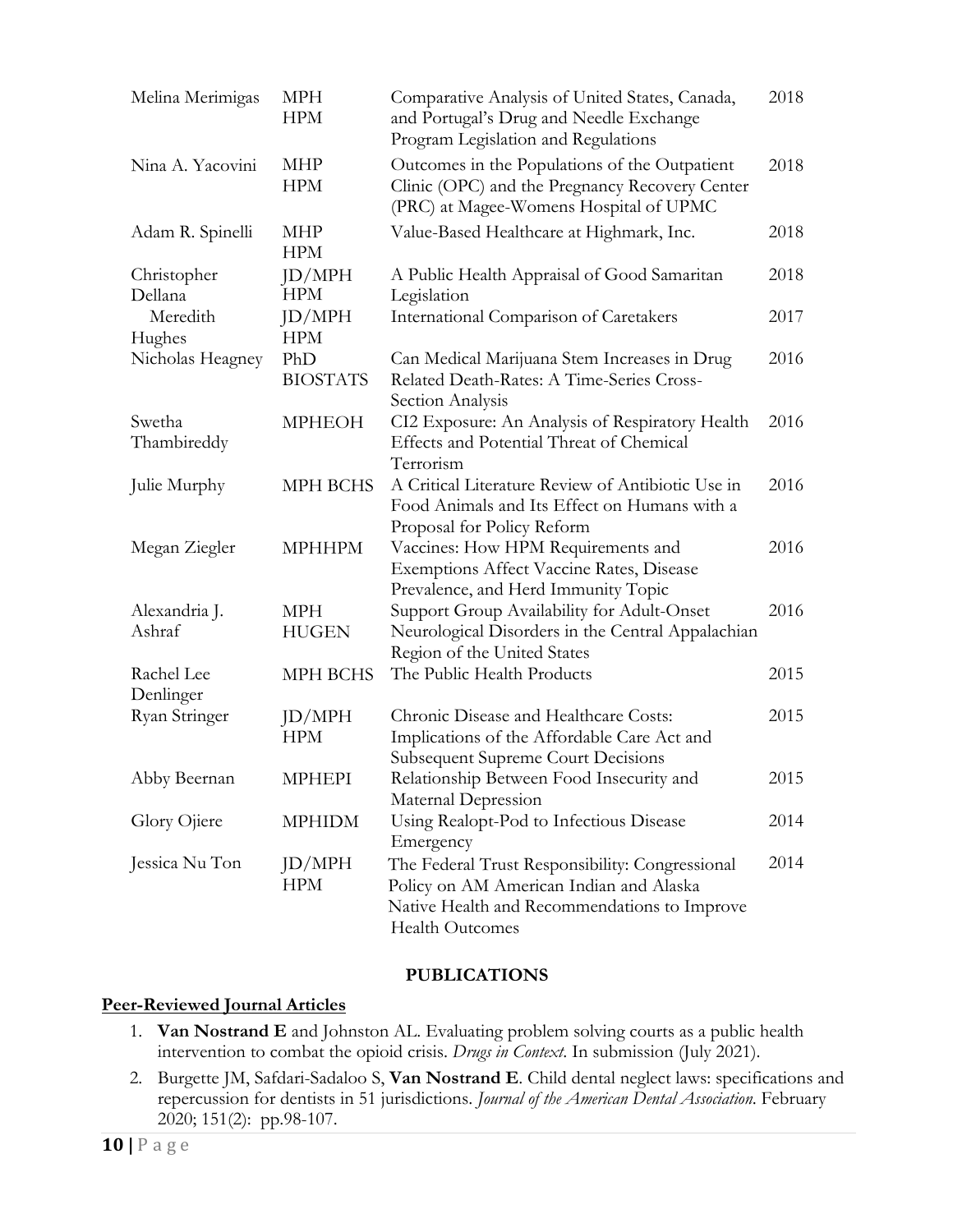- 3. Tower C, **Van Nostrand E**, Misra R, Barnett DJ. Building collective efficacy to support public health workforce development. *Journal for Public Health Management and Practice*. April 05, 2019 - Volume Publish Ahead of Print - Issue - doi: 10.1097/PHH.0000000000000987
- 4. **Van Nostrand E** and Hershey TB. "I walk in. I don't have to go through Congress." President Trump's use of Executive Orders to unravel the Patient Protection and Affordable Care Act. *St. Louis University Journal of Health Law and Policy*. 2018; 12(1): pp.169-190.
- 5. Documet PI, McDonough BL, **Van Nostrand E.** Engaging stakeholders at every opportunity: the experience of the Emergency Law Inventory (ELI). *American Journal of Public Health*. November 1, 2018; 108(S5): pp. S394-S395.
- 6. **Van Nostrand E**, Pillai N, Ware A. Inter-jurisdictional variance in US workers' benefits for emergency response volunteers. *American Journal of Public Health*. November 1, 2018; 108: pp. S387-S393.
- 7. Jarlenski M, Hogan C, Bogen DL, Chang JC, Bodnar LM, **Van Nostrand E**. Characterization of U.S. state laws requiring health care provider reporting of perinatal substance use. *Women's Health Issues.* 2017 May - Jun; 27(3): pp. 264-270.
- 8. **Van Nostrand E**. Tearing down the silos: an interdisciplinary, practice-based approach to graduate school education. *The Journal of Law, Medicine & Ethics*. March 2016; 44(1): pp. 69-75.
- 9. Haley M, McCawley M, Epstein AC, Arrington B, **Bjerke EF**. Adequacy of current state setbacks for directional high-volume hydraulic fracturing in the Marcellus, Barnett, and Niobrara shale plays. *Environmental Health Perspectives*. September 1, 2016; 124(9); https://doi.org/10.1289/ehp.1510547
- 10. Guclu H, Kumar S, Galloway D, Krauland M, Sood R. Bocour A, Hershey TB, **Van Nostrand E**, Potter M. An agent-based model for addressing the impact of a disaster on access to primary care services. *Disaster Medicine and Public Health Preparedness.* 2016; DOI: 10.1017/dmp.2016.44.
- 11. Hershey TB, **Van Nostrand E**, Sood RK, Potter MA. Legal considerations for health care practitioners after Superstorm Sandy. *Disaster Medicine and Public Health Preparedness*. 2016; DOI: 10.1017/dmp.2016.33.
- 12. Guclu H., **Bjerke EF**, Galvan J, Sweeney PM, Potter MA. State-level legal preparedness for nuclear and radiological emergencies in the USA: a network analysis of state laws and regulation. *Public Health Reports*. 2014;129 Suppl 4:154-65. PMID: 25355987
- 13. Ashley K, **Bjerke EF**, Potter MA, Guclu H, Savelka CJ, Grabmair M. Network Analysis Plus Information Retrieval. In R Winkels, N Lettieri (Eds). 2nd International Workshop on "Network Analysis in Law." NAiL2014. Krakow, Poland.
- 14. Sweeney PM, **Bjerke, EF**, Potter, MA, Guclu H, Keane CR, Ashley, KD, Grabmair M, Hwa, R. Network Analysis of Manually-Encoded State Laws and Prospects for Automation. In R Winkels, N Lettieri, S Faro (Eds.), *Diritto Scienza Tecnologia/Law Science Technology*. Naples, Italy: Edizioni Scientifiche Italiane. ISBN 9788849527698. 2014.
- 15. Sweeney PM, **Bjerke EF**, Guclu H, Keane CR, Galvan J, Gleason SM, Potter MA. Social network analysis: a novel approach to legal research on emergency public health systems. *Journal of Public Health Management and Practice*. 2013; 19(6). PMCID: PMC4012763. PMID 24080820.
- 16. Goldstein BD, **Bjerke EF**, Kirsky J. Challenges of Unconventional Shale Gas Development: So What's the Rush? *Notre Dame Journal of Law, Ethics & Public Policy*. 2013; 27(1): 149-186.

# **Other Publications (Selected)**

1. **Van Nostrand E**, Students of HPM 2133: Law in Public Health Practice. Cambria County Prison: Recommendations for Reducing Recidivism due to Opioid Related Crimes. Graduate School of Public Health, University of Pittsburgh. April 2019.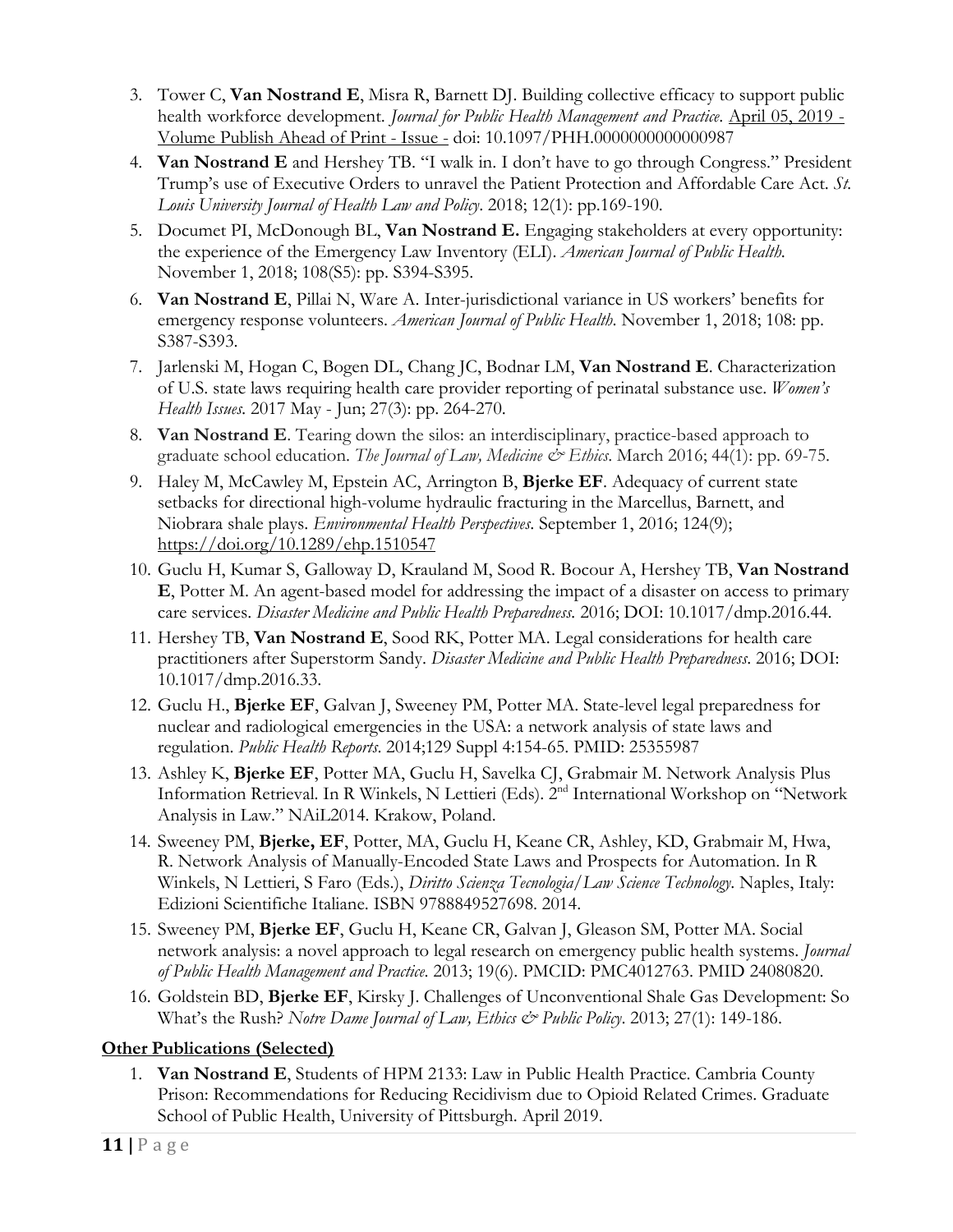- 2. **Van Nostrand E,** Hershey TB. Louisiana Public Health Emergency Law Bench Book. Louisiana Department of Health. June 2018.
- 3. **Van Nostrand E,** Students of HPM 2133: Law in Public Health Practice. Pain, Payment & Pharma. Graduate School of Public Health, University of Pittsburgh. April 2018.
- 4. **Van Nostrand E,** Students of HPM 2133: Law in Public Health Practice. Changing the Culture: Pregnant Women Impacted by the Opioid Crisis. Graduate School of Public Health, University of Pittsburgh. April 2017.
- 5. **Van Nostrand E**, Hershey TB. *Journal for Public Health Management and Practice*. JPHMP Direct. Bi-Monthly Columnist/Contributor. 2016 – Present.
- 6. **Van Nostrand E**, Students of HPM 2133: Law in Public Health Practice. Addressing the Opioid Epidemic: Naloxone Availability as Public Health Intervention in Allegheny County. Graduate School of Public Health, University of Pittsburgh. April 2016.
- 7. Hershey TB, **Van Nostrand E**. District of Columbia Public Health Emergency Law Manual. Center for Public Health Practice, Graduate School of Public Health Practice, University of Pittsburgh. 2015 - 2019
- 8. **Bjerke EF**, Students of HPM 2133: Law in Public Health Practice. Recommendations Regarding the Tattoo Industry in Allegheny County. Graduate School of Public Health. April 2015.
- 9. **Bjerke EF**, Potter MA, Tighe T, Alsalani H. Groundwater Protection and Shale Gas Development: Recommendation for Pennsylvania Law. Center for Public Health Practice, Graduate School of Public Health, University of Pittsburgh. October 2014.
- 10. Sweeney PM, **Bjerke EF,** Breslin D, Morris-Chatta R. Legal Toolkit for Pennsylvania Local Health Departments. Center for Public Health Preparedness, Graduate School of Public Health, University of Pittsburgh. August 2009.
- 11. Sweeney PM, **Bjerke EF**. State Court Continuity of Operations Planning Template. The Continuity of Government COOP Toolkit. Pennsylvania Office of Administration. August 2007
- 12. Breslin DM, Kelly OJ, **Bjerke EF**, Sweeney PM. Pennsylvania Public Health Law Bench Book. Center for Public Health Preparedness, Graduate School of Public Health, University of Pittsburgh. February 2007.

# **INVITED RESEARCH PRESENTATIONS (SELECTED)**

- 1. **Van Nostrand, E.** Legal Epidemiology: The Science of Law. HPM Seminar Series. University of Pittsburgh. 2021 February 9.
- 2. **Van Nostrand, E.** Legal Interventions to Address the Opioid Crisis. United States of Health and Human Services Webinar. 2020 March 10.
- 3. **Van Nostrand E.** Impacting Population Health: Explore Career Paths at Community Health Centers. United States Department of Health and Human Services Webinar. 2020 February 12.
- 4. **Van Nostrand E.** Using Law to Impact the Opioid Crisis in Region 5. Presented at: Indiana University Richard M. Fairbanks School of Public Health and the Indiana University McKinney School of Law. Health Policy & Management 2019-2020 Research Seminar Series. 2020 February 25; Indianapolis, Indiana.
- 5. **Van Nostrand E.** Ending the Opioid Epidemic: Strategies for Success. United States Department of Health and Human Services Webinar. 2020 January 15.
- 6. **Van Nostrand E.** Meet ELI. MRC Well Check Webinar. 2018 May 1.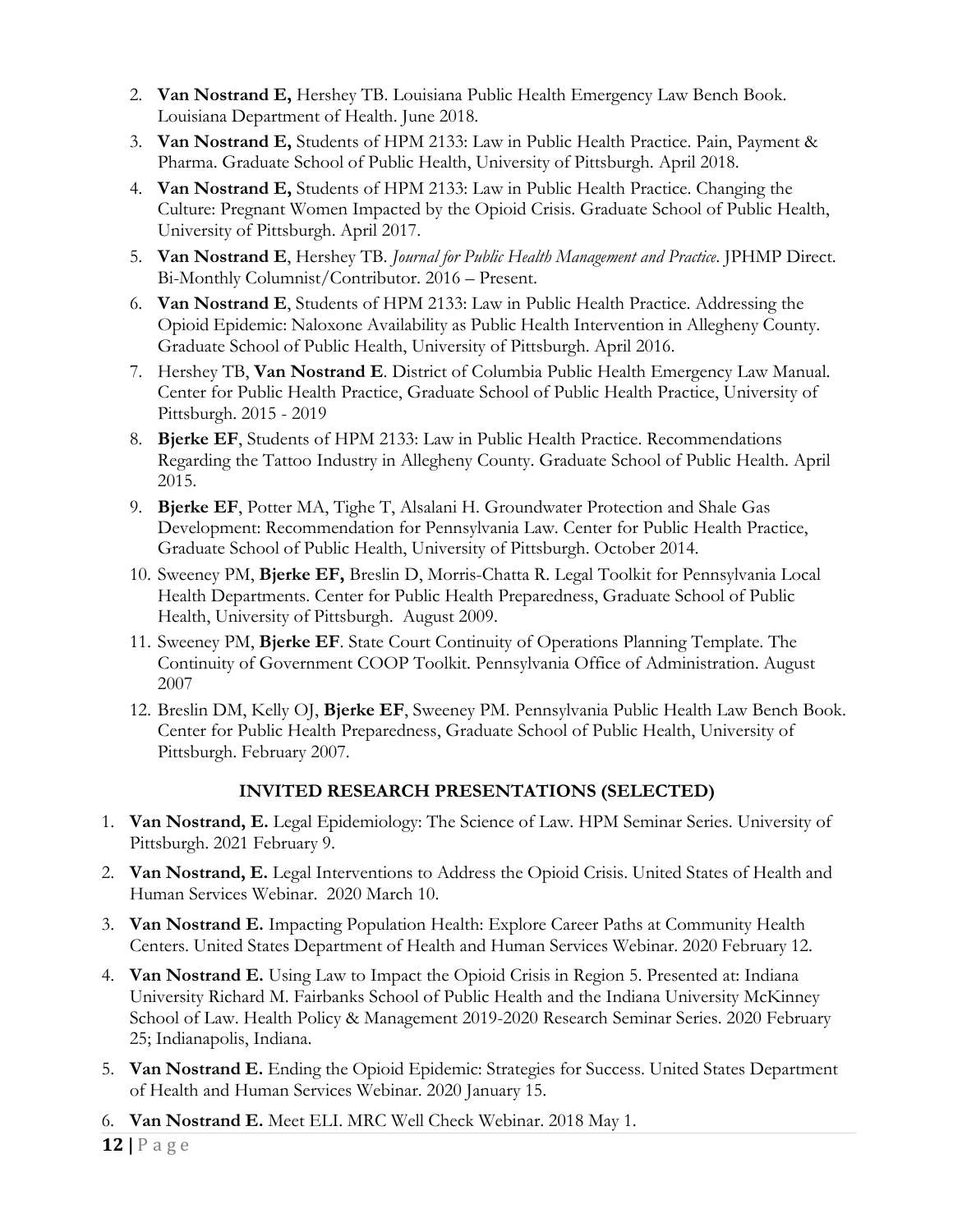- 7. **Van Nostrand E.** Stroke of the Pen. Law of the Land. Kinda Cool. 30th Annual Health Law Symposium. Presented at: St. Louis University School of Law. 2018 April 6; St. Louis, Missouri.
- 8. **Van Nostrand E.** Do Laws Make a Difference? Using Legal Epidemiology to Examine How Laws Affect Health Outcomes. Presented at: West Virginia University College of Law. Fisher Endowed Lecturer. 2018 April 3; Morgantown, West Virginia.
- 9. **Van Nostrand E.** Meet ELI: An Emergency Preparedness and Response Informatics Tool for Volunteers. Presented at: Governor's Emergency Preparedness Summit. 2017 October 2; Lancaster, Pennsylvania.
- 10. **Van Nostrand E.** Integrating Public Health and Health Care: Using Informatics to Improve Population Health. Presented at: American Public Health Association Annual Meeting. 2017 November 6; Atlanta, Georgia.
- 11. **Van Nostrand E.** Am I Legally Responsible? Using the Emergency Law Inventory (ELI) to Examine Good Samaritan Laws. Presented at: Medical Legal Forum. 2017 September 29; Denver, Colorado.
- 12. **Van Nostrand E.** Medical-Legal Partnerships: Working Together to Improve Health Outcomes. Presented at: Medical Legal Forum. 2017 September 28; Denver, Colorado.
- 13. **Van Nostrand E.** The Emergency Law Inventory: An Emergency Preparedness Tool for Volunteers. Presented at: National EMS Safety Summit. 2017 August 21; Denver, Colorado.
- 14. **Van Nostrand E.** Legal Implications Surrounding the Opioid Epidemic. Presented at: Opioid Summit. 2017 June 20; Philadelphia, Pennsylvania.
- 15. **Van Nostrand E.** Meet FRED and ELI: Presentation to HRSA Region III. United States Department of Health and Human Services Webinar. 2017 May 15; Pittsburgh, Pennsylvania.
- 16. **Van Nostrand E.** Public Health Informatics Tools for the Medical Reserve Corps Meeting. Presented at: NACCHO Preparedness Summit. 2017 April 22; Atlanta, Georgia.
- 17. **Van Nostrand E.** International Implications of Zika: What's Up in Brazil? Presented at: West Virginia University College of Law. 2017 January 18; Morgantown, West Virginia.
- 18. **Van Nostrand E,** Barnett D, Salkowitz S. Using Informatics to Attain Public Health 3.0. United States Department of Health and Human Services Webinar. 2016 December 15.
- 19. **Van Nostrand E.** LENA and the Emergency Law Inventory: Presented at: University of Pittsburgh, Graduate School of Public Health. R25 International Collaborators Workshop. 2016 December 8; Pittsburgh, Pennsylvania.
- 20. **Van Nostrand E**. Addressing Pennsylvania's Opioid Epidemic. Presented at: Science Game Changers, University of Pittsburgh. 2016 October 21; Pittsburgh, Pennsylvania.
- 21. **Van Nostrand E.** Unconventional Shale Gas Development and Environmental Issues. Presented at: Creating Health Communities Conference, Women for a Healthy Environment. 2016 October 6; Pittsburgh, Pennsylvania.
- 22. **Van Nostrand E.** Legal Implications to Address the Zika Threat. United States Department of Health and Human Services Webinar. 2016 May 16.
- 23. **Van Nostrand E.** The Emergency Law Inventory: A Tool for the Medical Reserve Corps. Presented at: NACCHO Preparedness Summit. 2016 April 19; Dallas, Texas.
- 24. **Van Nostrand E.** Using Law as Data. Presented at: University of Pittsburgh School of Medicine. 2016 February 4; Pittsburgh, Pennsylvania.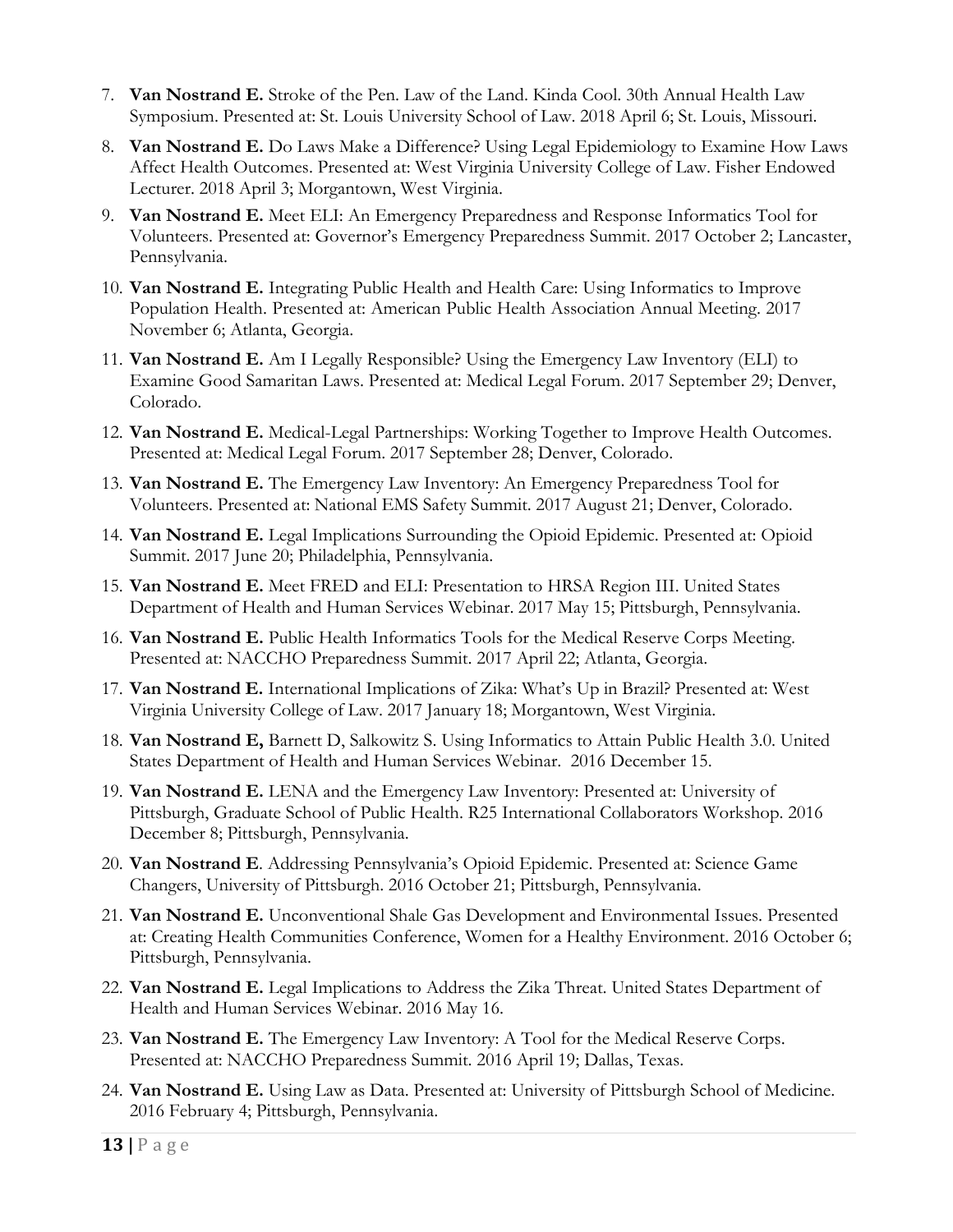- 25. **Bjerke E.** Creating a Practice-Based Interdisciplinary Class. Presented at: Robert Wood Johnson Fellowship. 2015 July 16; Park City, Utah.
- 26. **Bjerke E.** Law in Public Health Practice. Presented at: Robert Wood Johnson Foundation. 2015 May 28; Atlanta, Georgia.
- 27. **Bjerke E.** Ethics and the Law: Lessons Learned from the Ebola Crisis. Presented at: Allegheny County Bar Association. 2015 May 15; Pittsburgh, Pennsylvania.
- 28. **Bjerke E.** Disease Containment Strategies and the Kaci Hickox Case. Presented at: American Constitution Society. 2015 January 29; Pittsburgh, Pennsylvania.
- 29. **Bjerke E.** Remote Area Medical: A Legal Perspective. Presented at: MMPH Program University of Pittsburgh. 2014 November 21; Pittsburgh, Pennsylvania.
- 30. **Bjerke E.** Isolation and Quarantine: An Abuse of Police Power? Presented at: SPHERE University of Pittsburgh. 2014 October 8; Pittsburgh, Pennsylvania.
- 31. **Bjerke E.** Overview of Public Health Law. Presented at: Summer Edge Program University of Pittsburgh. 2014 June 6; Pittsburgh, Pennsylvania.
- 32. **Bjerke E,** Mwaungulu GS. Public Health Adaptive System Studies: Tools & Prototypes for Policy & Practice. Presented at: Pennsylvania Emergency Management Agency Training. 2014 May 17; Cranberry, Pennsylvania.
- 33. **Bjerke E.** The Good, the Bad and the Ugly: Public Health Law. Presented at: MIDAS Centers of Excellence; 2014 May 16; Pittsburgh, Pennsylvania.
- 34. **Bjerke E.** Current Issues in Health Law: Measles, Flu and the Vaccine Bugaboo. Presented at: University of Pittsburgh School of Law. 2014 April 6; Pittsburgh, Pennsylvania.
- 35. **Bjerke E.** Navigating through the Sea of Immunity: When are Emergency Response Personnel Protected? Presented at: Allegheny County Health Department. 2013 May 13; Pittsburgh, Pennsylvania.
- 36. **Bjerke E.** Combing Social Networking Principles and Legal Analysis to Identify Gaps in Legal Preparedness for Infectious Disease Emergencies. Presented at: Public Health Law Conference. 2012 October 10; Atlanta, Georgia.
- 37. **Bjerke E.** Not Just Zombies: Increasing Public Health Preparedness and Response. Presented at: 37th Annual Natural Hazards Research and Applications Workshop. 2012 July 17; Broomfield, Colorado.
- 38. **Bjerke E,** Guclu H. Network Analysis of the Public Health Emergency Response System, as Explicitly Defined in Legal Statutes. Presented at: MIDAS Centers of Excellence National Network Meeting. 2012 June 7; Atlanta, Georgia.

# **PEER REVIEWED RESEARCH PRESENTATIONS (SELECTED)**

- 1. Tower C, **Van Nostrand E**, Barnett D, and Misra R. Understanding and Leveraging Collective Efficacy in Public Health Workforce Development. Presented at: American Public Health Association Annual Meeting. 2019 November 5; Philadelphia, Pennsylvania.
- 2. Palitino C, Krans E, Chang J, **Van Nostrand E**. Co-occurring Intimate Partner Violence and Substance Use: Understanding Barriers to Co-located Integrated Services for Pregnant Women. Presented at: American Public Health Association Annual Meeting. 2019 November 5; Philadelphia, Pennsylvania.
- 3. Grobelny K, **Van Nostrand E**. The Correlation between Neonatal Abstinence Syndrome and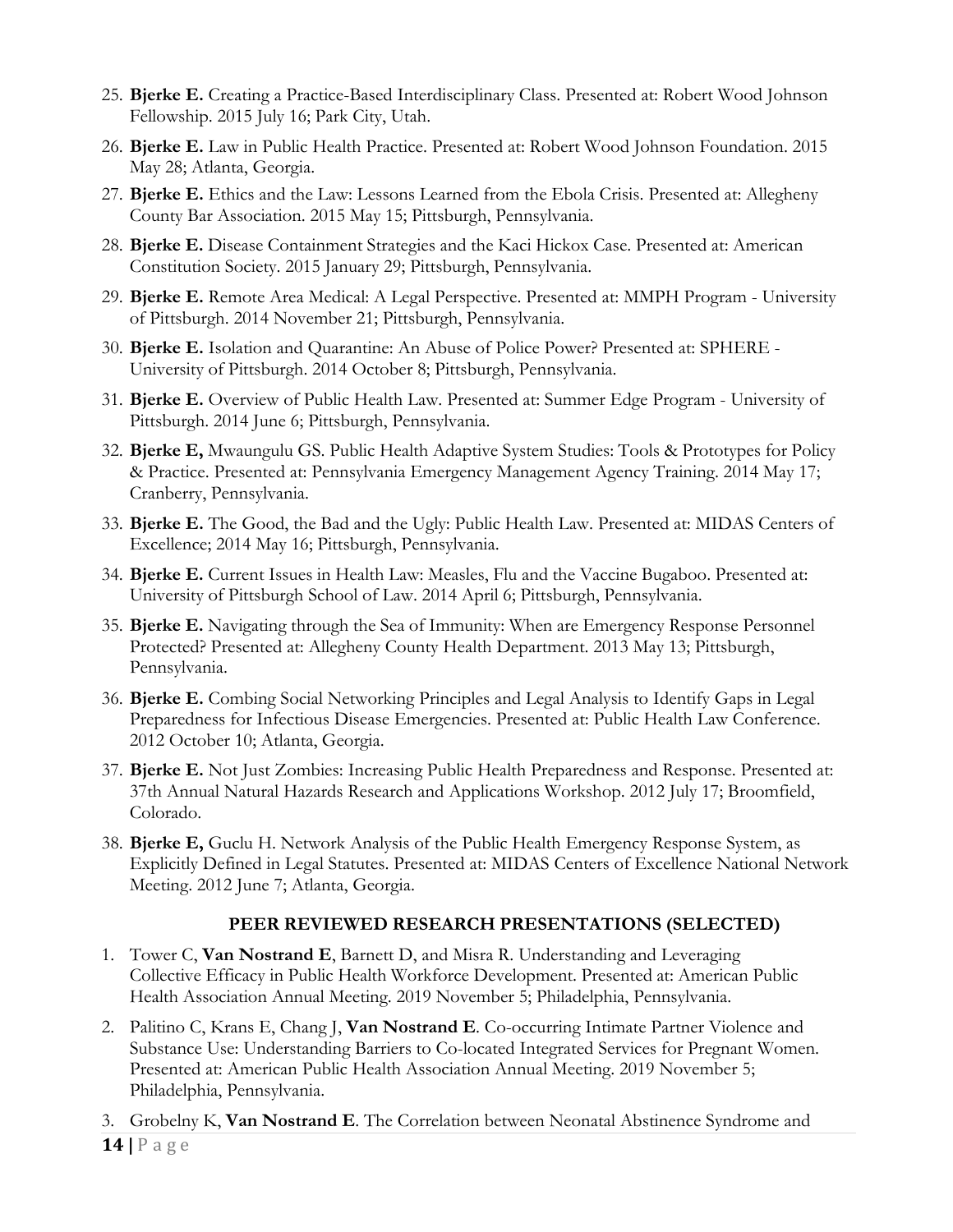Methadone Clinic Access for Pregnant Women in Pennsylvania Counties. Presented at: American Public Health Association Annual Meeting. 2019 November 6; Philadelphia, Pennsylvania.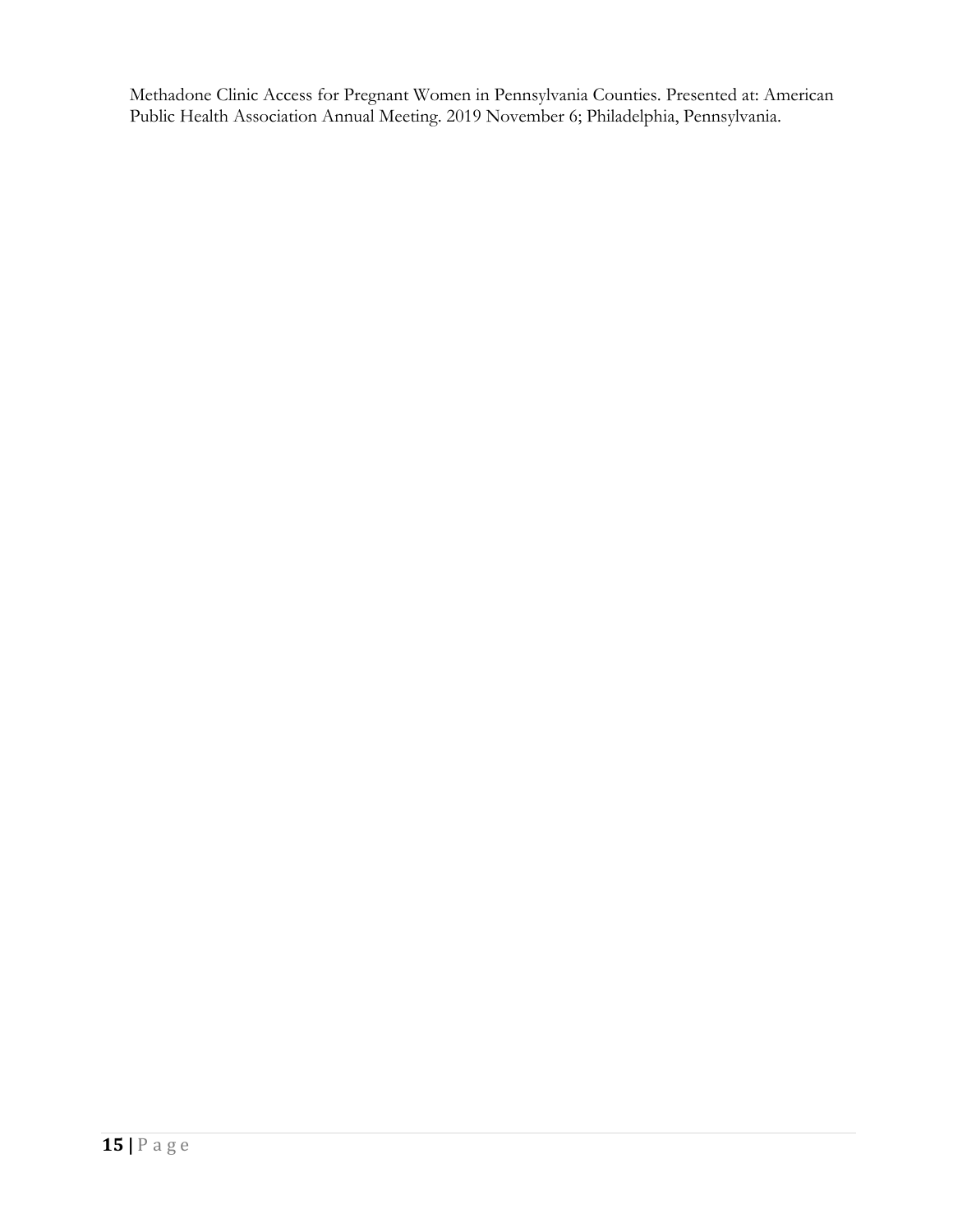- 4. **Van Nostrand E**, Hershey TB. Using Public Health Law to Prepare for Emergencies: Tools, Trainings, and Resources to Combat the Threat Environment. Presented at: NACCHO Preparedness Summit. 2019 March 28; St. Louis, Missouri
- 5. **Van Nostrand E.** Meet FRED, ELI, LENA and TYCHO Informatics Tools to Help Health Departments Improve Health Outcomes. Presented at: NACCHO Annual Meeting. 2017 July 13; Pittsburgh, Pennsylvania.
- 6. Sokol J, Leaf R, **Van Nostrand E.** Building Local Health Department Capacity through Experiential Learning: An Innovative Governmental and Academic Collaboration. Presented at: NACCHO Annual Meeting. 2017 July 13; Pittsburgh, Pennsylvania.
- 7. **Van Nostrand E.** Emergency Law Inventory ("ELI-V"): A Tool to Help Emergency Volunteers Understand the Laws that Impact Emergency Preparedness and Response Functions. Presented at: NACCHO Preparedness Summit. 2017 April 23; Atlanta, Georgia.
- 8. **Van Nostrand E.** Test Drive ELI-V. Presented at: National Healthcare Coalition Preparedness Conference. 2016 December 13; Washington, DC.
- 9. **Van Nostrand E.** Using Legal Interventions to Address the Opioid Epidemic. Presented at: American Public Health Association Annual Meeting. 2016 October 31; Denver, Colorado.
- 10. **Van Nostrand E,** Hershey TB. The Effect of Law on Primary Care Access: Policy Recommendations, Computer Simulations, and Lessons Learned from Superstorm Sandy. Presented at: NACCHO Preparedness Summit. 2016 April 19; Dallas, Texas.
- 11. **Bjerke E.** Developing Interdisciplinary, Practice Based Courses. Presented at: American Society of Law, Medicine and Ethics. 2015 June 6; St. Louis, Missouri.
- 12. **Bjerke E.** Developing Medical-Legal Evaluation Tools to Assess Health Outcomes and Return on Investment. Presented at: American Society of Law, Medicine and Ethics. 2015 June 5; St. Louis, Missouri.
- 13. **Bjerke E.** Public Health Adaptive System Studies: Tools for Policy and Practice. Presented at: NACCHO Preparedness Summit. 2015 March 14; Atlanta, Georgia.
- 14. **Bjerke E.** Taking Real Public Health Tools to Real Public Health Professionals: Blending Research and Practice. Presented at: American Public Health Association Annual Meeting. 2014 November 3; New Orleans, Louisiana.
- 15. **Bjerke E.** Reaching Across the Great Divide: Fostering Dialogue Between Public Health and Academic Institutions. Presented at: NACCHO Preparedness Summit. 2014 April 13; Atlanta, Georgia.
- 16. **Bjerke E**, Goldstein BD, Gerald Barron, James AE III, Margaret A. Potter. Challenges of Ensuring Clean Groundwater During Unconventional Shale Gas Development: What's the Rush? Presented at: Academy Health Annual PHSR Interest Group Meeting. 2013 Nov 7; Boston, Massachusetts.
- 17. **Bjerke E**, Guclu H, Margaret A. Potter, Sweeney P, Fink L, Mwaungulu G. Using Network Analysis and Legal Analysis to Explore Public Health systems: An Innovative Approach. Presented at: AcademyHealth Public Health Systems Research Interest Group Annual Meeting. 2013 Jun 25; Baltimore, Maryland.
- 18. Sweeney PM, **Bjerke E**, Potter M, Guclu H, Ashley KD, Grabmair M, Hwa R. Network Analysis of Manually-Encoded State Laws and Prospects for Automation. Presented at: International Conference on Artificial Intelligence and Law. 2013 June 10; Rome, Italy.
- 19. **Bjerke E**, Guclu H, Sweeney PM, Keane C, Anderson A, Day P, Fink L, Mwaungulu G, Potter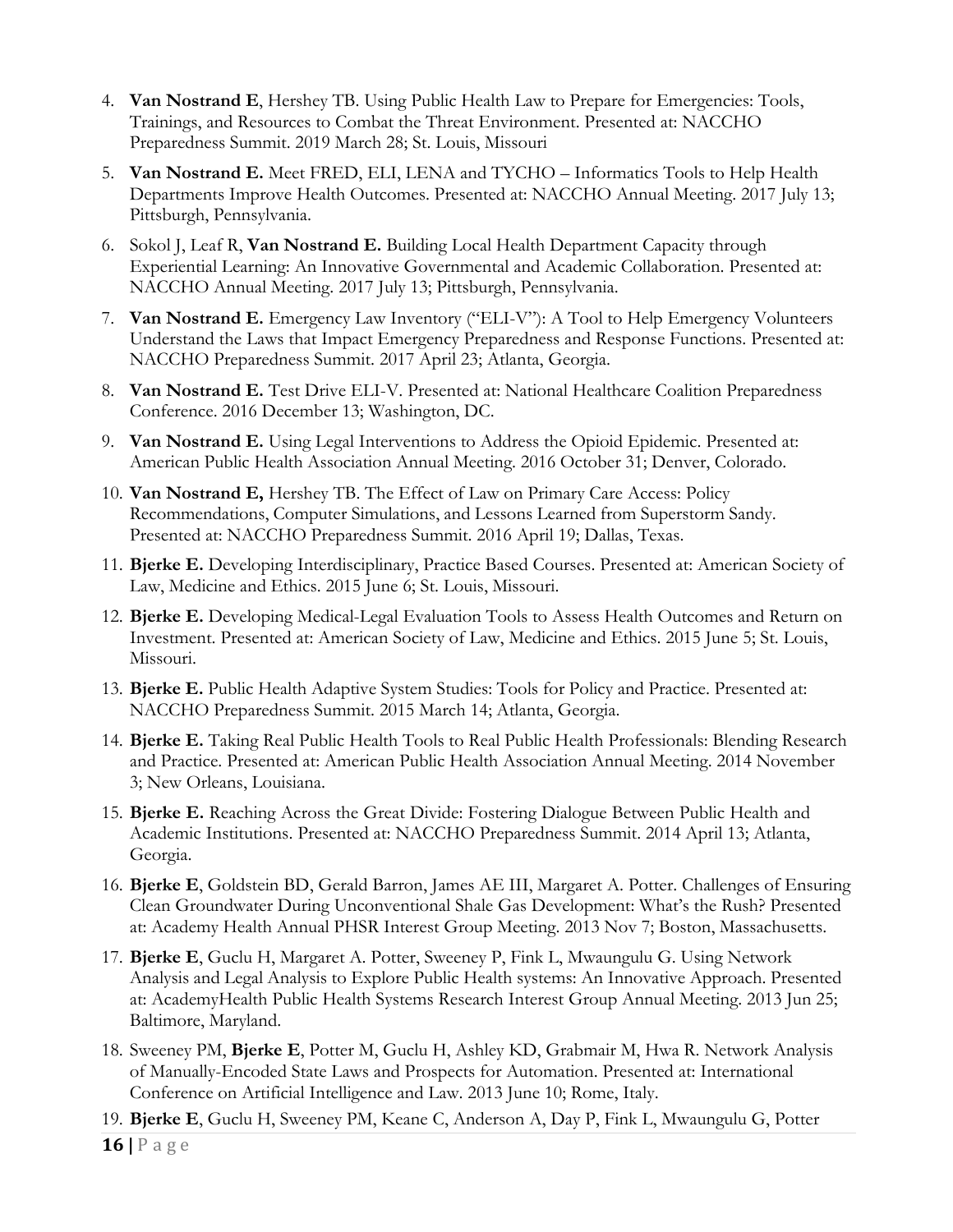MP. Wait! The Public Health System Looks Like That? Presented at: Public Health Services & Systems Research Keeneland Conference. 2013 April 10; Lexington, Kentucky.

- 20. **Bjerke E**, Guclu H, Sweeney PM, Potter MA. Real Tools for Emergency Preparedness. Presented at: NACCHO Preparedness Summit. 2013 March 12; Atlanta, Georgia.
- 21. **Bjerke E**, Sweeney PM, Guclu H, Marryshow K, Galvan J. Using Legal and Social Network Analyses to Compare Inter-Jurisdictional Public Health Surveillance Systems. Presented at: Public Health Services & Systems Research Keeneland Conference. 2012 April 17; Lexington, Kentucky.
- 22. Sweeney PM, Keane C, **Bjerke E**, Marryshow K, Guclu H, Kanzler J, Potter MA. Capacity Building Strategies for Public Health Preparedness. Presented at: NACCHO Public Health Preparedness Summit. 2012 February 22; Annaheim, California.
- 23. Sweeney PM, Anderson E, **Bjerke E**. Creating Legal Datasets for Public Health Law Research. Presented at: Council of State and Territorial Epidemiologists Annual Conference. 2011 June 14; Pittsburgh, Pennsylvania.
- 24. Sweeney PM, Keane C, **Bjerke E**, Marryshow K, Galvan J, Potter MA. Applying Scientific Research Methods to Law: Demonstrating State Public Health System Emergency Preparedness and Response Capacity. Presented at: AcademyHealth Annual Public Health Systems Research Interest Group Meeting. 2011 June 14; Seattle, Washington.
- 25. Sweeney P, Keane C, **Bjerke E**, Marryshow K, Galvan J, Zhou X. Using Research to Inform Public Health Practice and Emergency Preparedness and Response: Managing Scarce Resources and Modeling Reponses to the Whats, Ifs and Unknowns of Public Health Emergencies. Presented at: NACCHO Preparedness Summit. 2011 February 25; Atlanta, Georgia.
- 26. Sweeney PM, Keane C, **Bjerke E**, Marryshow K, Galvan J, Zhou X. Legal Networks for Public Health Emergency Preparedness, Response and Recovery. Presented at: NACCHO Public Health Preparedness Summit. 2011 February 24; Atlanta, Georgia.
- 27. Sweeney PM, Keane C, **Bjerke E**, Wein J, Marryshow K, Kanzler J. A Legal Network Analysis of State Public Health Emergency Preparedness and Response Systems. Presented at: American Public Health Association Annual Meeting. 2010 November 9; Denver, Colorado.
- 28. Sweeney PM, Keane C, **Bjerke E**, Marryshow K, Kanzler J, Wein J, Potter MA. Legal Networks of Public Health Systems. Presented at: AcademyHealth Annual Public Health Systems Research Interest Group Meeting. 2010 June 30; Boston, Massachusetts.
- 29. Sweeney PM, Keane c, Quinn S, **Bjerke E**, Marryshow K, Kanzler J, Wein J. The Legal Networks Driving Emergency Preparedness and Response. Presented at: Public Health Systems & Services Research - Keeneland Conference. 2010 April 22; Lexington, Kentucky.
- 30. Sweeney PM, Keane C, Quinn S, **Bjerke E**, Marryshow k, Kanzler J, Wein J. Partnerships and Networks for Preparedness. Presented at: NACCHO Preparedness Summit. 2010 February 17; Atlanta, Georgia.
- 31. Sweeney PM, Keane C, Quinn S, **Bjerke E**, Kanzler J. Legal and Ethical Indicators Impacting Vulnerable Populations in Public Health Emergency Preparedness and Response. Presented at: American Public Health Association Annual Meeting. 2009 November 10; Philadelphia, Pennsylvania.
- 32. Sweeney PM, **Bjerke E**. State Public Health Laws and Municipal Codes: Using Existing Law to Strengthen the Public Health Infrastructure in Pennsylvania. Presented at: AcademyHealth Annual Public Health Systems Research Interest Group Meeting. 2008 June 7; Washington, DC.

**17 |** P a g e 33. Sweeney PM, **Bjerke E**. State Courts and Public Health: Building Partnerships to Enhance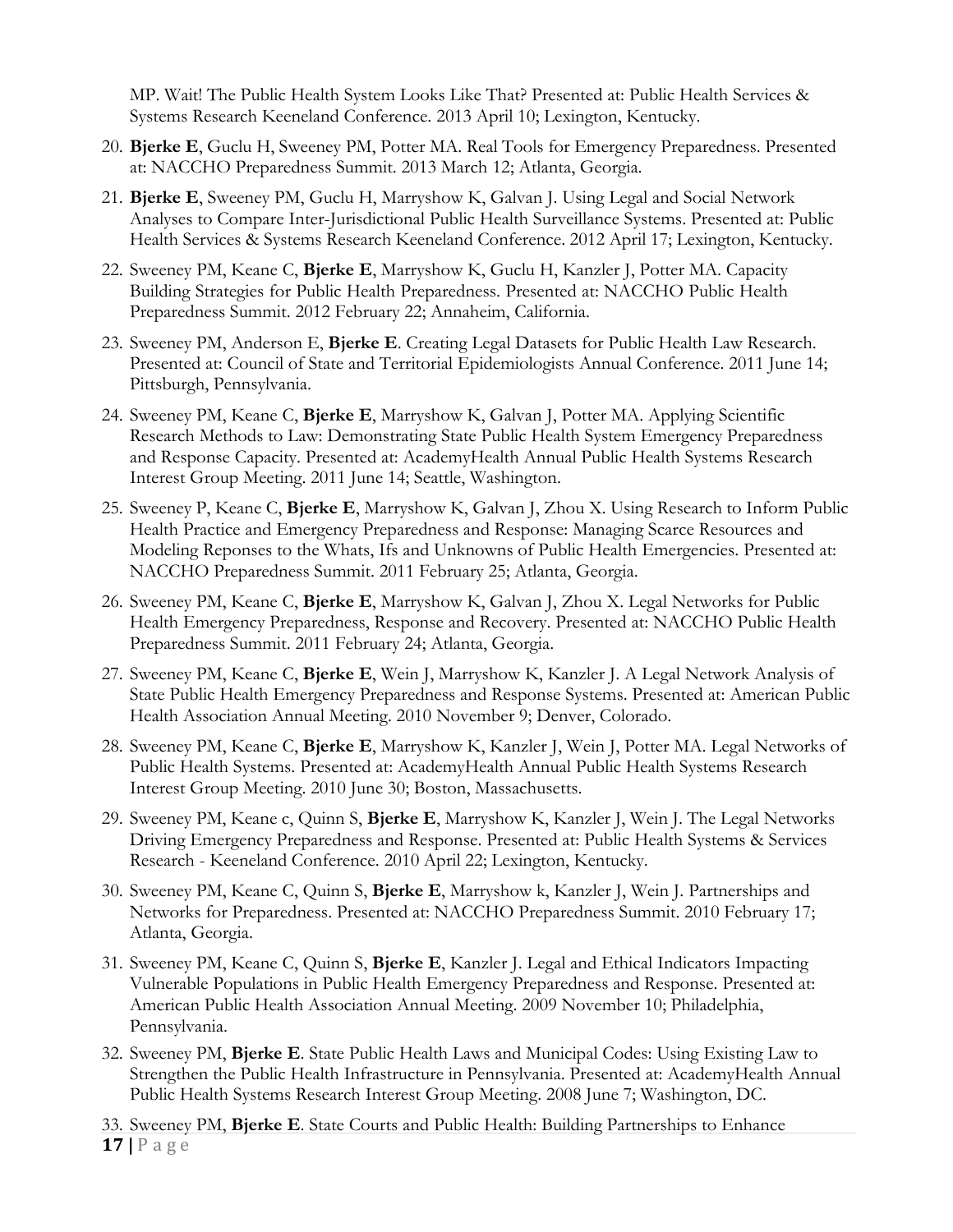Preparedness in Pennsylvania. Presented at: Annual Meeting American Public Health Association. 2007 November 13; Washington, DC.

# **SERVICE**

| <b>University Service</b>                                                                          |                  |
|----------------------------------------------------------------------------------------------------|------------------|
| <b>Department Committees</b>                                                                       | Years            |
| Member, National Advisory Board                                                                    | 2019-Present     |
| Member, HPM Alumni Relations Committee                                                             | 2019-Present     |
| Member, Bioethics and Law Speaker Series Committee<br>Center for Bioethics & Health Law            | 2014-Present     |
| Chair, Public Health Dynamics Lab Speaker Series Committee<br>Public Health Dynamics Lab           | 2013-2014        |
| Member, HPM Curriculum Committee                                                                   | 2012-Present     |
| Member, Admissions Committee                                                                       | 2012-Present     |
| <b>School/University Committees</b>                                                                |                  |
| <b>Educational Policies and Curriculum Committee</b>                                               | $2019 -$ Present |
| Graduate School of Public Health                                                                   |                  |
| Representative, Faculty Assembly<br>University of Pittsburgh                                       | 2016-2019        |
| Member, Dean's Opioid Task Force (Policy Advisor)<br>Graduate School of Public Health              | 2015-2019        |
| Member, Dean's Tobacco Free Campus Initiative (Policy Advisor)<br>Graduate School of Public Health | 2015-2019        |
| Member, MPH Directors Committee<br>Graduate School of Public Health                                | 2012-Present     |
| <b>External Service</b>                                                                            |                  |
| <b>Professional Practice</b>                                                                       |                  |
| Manuscript Reviewer, Public Health Reports                                                         | 2018-Present     |
| Abstract Reviewer, Public Health Law Conference                                                    | 2018-Present     |
| Abstract Reviewer, National Association of County and City Health 2018-Present<br>Officials        |                  |
| Expert Advisor, National Association of County and City Health<br>Officials, Preparedness Summit   | 2016-2019        |
| Abstract Reviewer, American Public Health Association                                              | 2015-Present     |
| Manuscript Reviewer, American Journal of Public Health                                             | 2014-Present     |